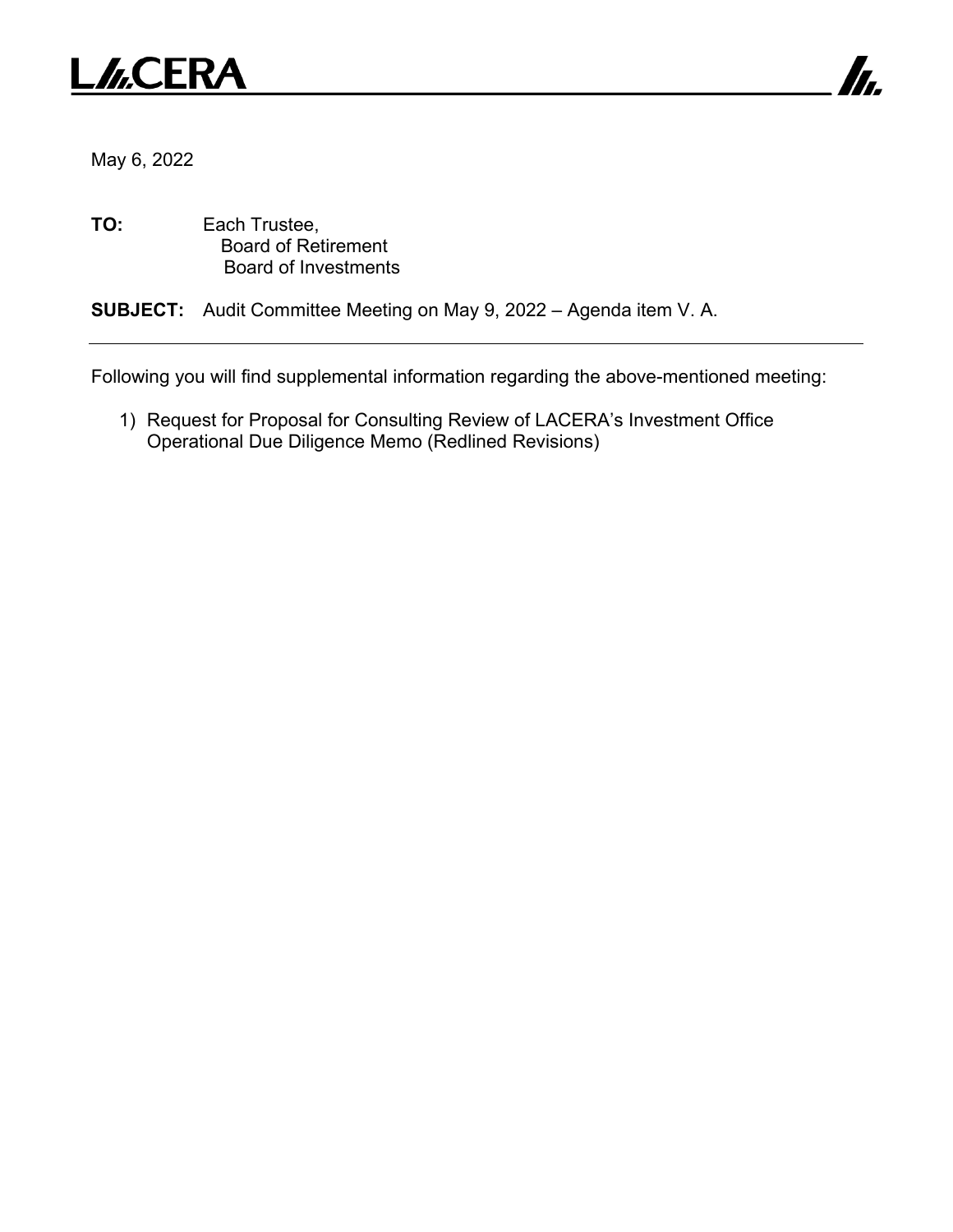## *J*.CERA



#### April 21, 2022

TO: 2022 Audit Committee Gina V. Sanchez, Chair Joseph Kelly, Vice Chair Patrick L. Jones, Secretary Alan J. Bernstein Keith Knox Wayne Moore Herman B. Santos

> Audit Committee Consultant Robert H. Griffin

FROM: Richard P. Bendall  $\ll$ Chief Audit Executive

> Kathryn Ton  $\not\leftarrow$ Senior Internal Auditor

- FOR: May 9, 2022 Audit Committee Meeting
- SUBJECT: **Request for Proposal for Consulting Review of LACERA's Operational Due Diligence**

#### **RECOMMENDATION**

The Audit Committee authorize staff to issue a Request for Proposal to select a qualified investment consulting firm to perform a consulting review of LACERA's Investment Office Operational Due Diligence program and processes.

#### **BACKGROUND**

As part of the Fiscal Year 2022 Audit Plan, Internal Audit included an external consulting review of LACERA's Investment Office's Operational Due Diligence (ODD) process across all asset classes, growth, credit-oriented fixed income, real assets and inflation hedges, and risk reduction and mitigation. In December 2021, we solicited proposals from our pre-approved pool of external auditing and consulting services firms. However, in the process of doing so, we recognized that to ensure that we achieve the intent of the review, we need to go outside of our pool and seek consultants with more specific professional experience and expertise in performing operational due diligence on behalf of institutional investors.

ODD is performed both pre- and post-investment. Pre-investment ODD is the process of evaluating whether the investment manager has the necessary operational capabilities, controls, and framework to execute on the investment mandate that LACERA is considering. Along with investment due diligence (IDD), ODD is an important component of the decision to invest. Postinvestment ODD is the process of evaluating whether the investment manager continues to have the necessary operational capabilities, controls, and framework to execute on the investment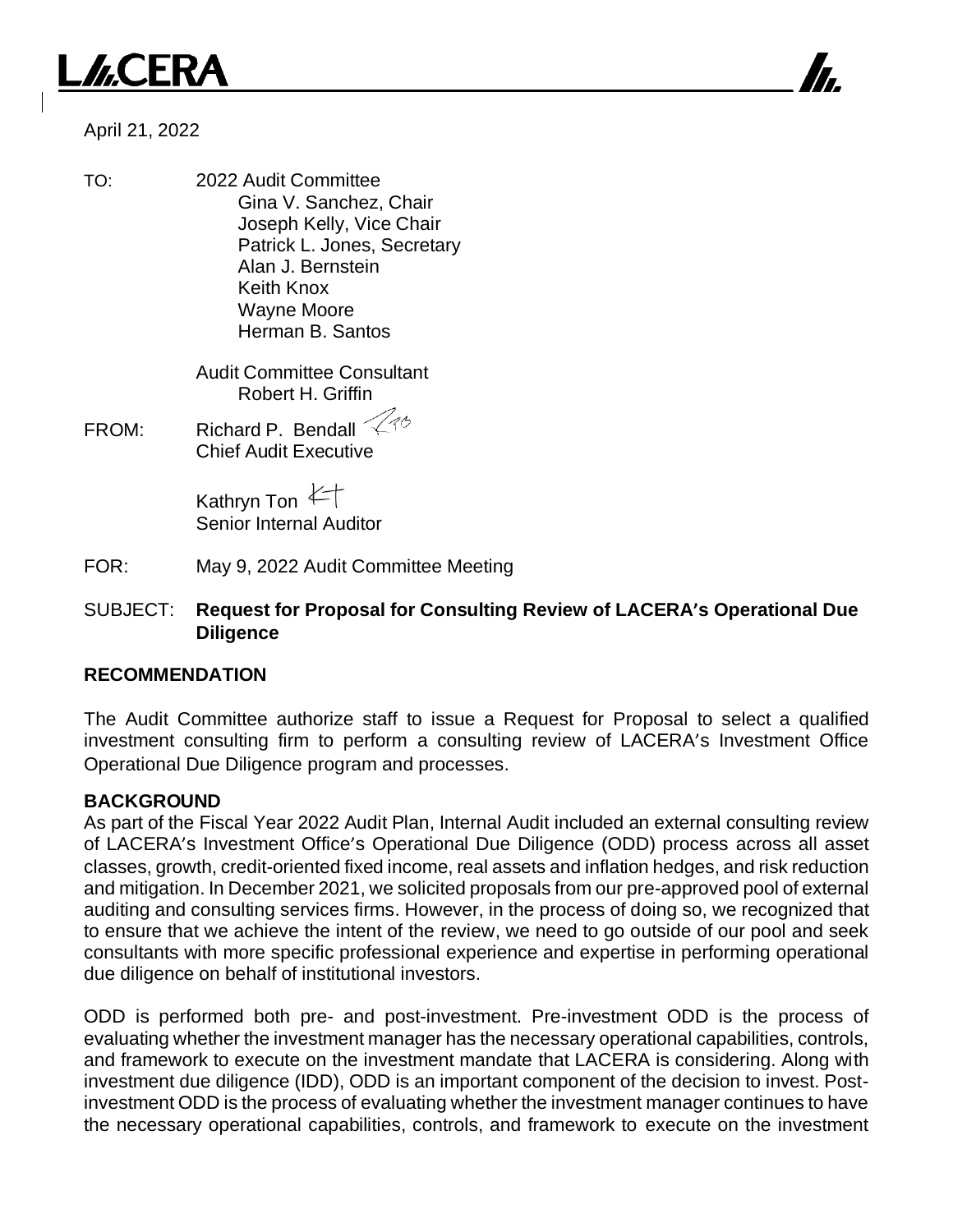Request for Proposal for Consulting Review of LACERA's Operational Due Diligence April 21, 2022 Page 2 of 3

mandate that LACERA hired the manager to perform.

As a result, we are requesting Committee approval to issue a Request for Proposal (RFP) (Attachment A) to solicit proposals from qualified external consulting investment firms to evaluate LACERA's ODD process. We are seeking firms with extensive experience performing, advising, or evaluating ODD on behalf of institutional clients. Refer to Minimum Requirements in the RFP on page 5. The intent of this consulting engagement is to select a qualified firm to provide an assessment and evaluation of LACERA's ODD program and processes, both pre-investment and post-investment, and provide recommendations to further enhance and improve LACERA's program and processes.

Internal Audit sought and obtained the Investment Office's input on the development of the RFP.

Internal Audit anticipates that this RFP process will begin mid-May and take approximately three months to complete. The following table provides the timeline for the RFP, which is subject to change, but we anticipate completing by August 2022.

| <b>Event Description</b>                    | Date                    |
|---------------------------------------------|-------------------------|
| <b>RFP Release Date</b>                     | May 11, 2022            |
| Written Questions from Respondents Due Date | May 20, 2022            |
| LACERA's Response to Respondents' Questions | May 31, 2022            |
| Intent to Respond Closing Date              | June 3, 2022            |
| <b>RFP Due Date</b>                         | June 17, 2022           |
| Finalist Interviews (estimate)              | <b>July 2022</b>        |
| Audit Committee Approval of Selected Firm   | August 19, 2022         |
| Selection Notification to Firms (estimate)  | August 2022             |
| <b>Commencement of Work</b>                 | Upon contract execution |

#### **LEGAL AUTHORITY**

Under Section IV.2 of the Audit Committee Charter, the Committee has the authority to "Approve the appointment, compensation, and work of other Professional Service Providers to perform non-financial statement audits, reviews, or investigations, subject to limitations due to confidentiality, legal standards, and/or where approval will clearly impair the purpose or methods of the audit." For this reason, the Audit Committee's engagement of a consultant to perform an ODD review, falls within the Committee's authority under its Charter.

#### **RFP AND SELECTION PROCESS**

We are seeking firms with extensive experience performing, advising, or evaluating ODD on behalf of institutional clients. An evaluation committee consisting of LACERA staff from Internal Audit and the Investment Office will evaluate the proposals. LACERA's evaluation committee will perform an assessment of each proposal based on the criteria addressed on page 3235 of the RFP. The evaluation committee will interview top candidates based on scores from the assessment and select a firm to recommend to the Audit Committee for approval.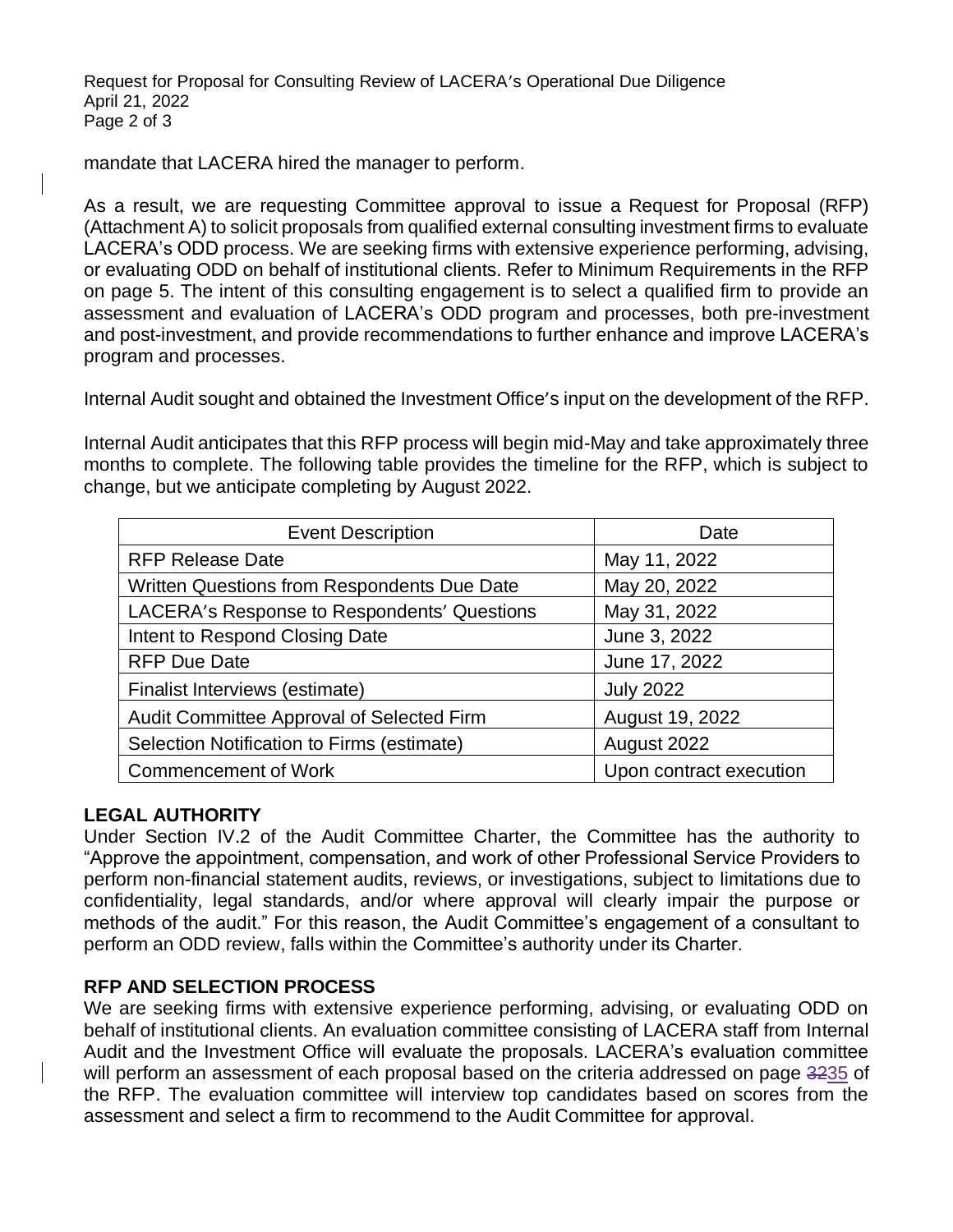Request for Proposal for Consulting Review of LACERA's Operational Due Diligence April 21, 2022 Page 3 of 3

#### **CONCLUSION**

Overall, the selection of a firm to perform this consulting engagement of ODD processes addresses, at least from an audit perspective, an important risk area that we have not previously reviewed. Staff will be available at the May meeting to answer questions from the Committee.

For these reasons, staff recommends that the Audit Committee authorize staff to issue an RFP to select a qualified investment consulting firm to perform a consulting review of LACERA's Investment Office ODD program and processes.

Attachments:

A. Draft Request for Proposal - Investments Operational Due Diligence Review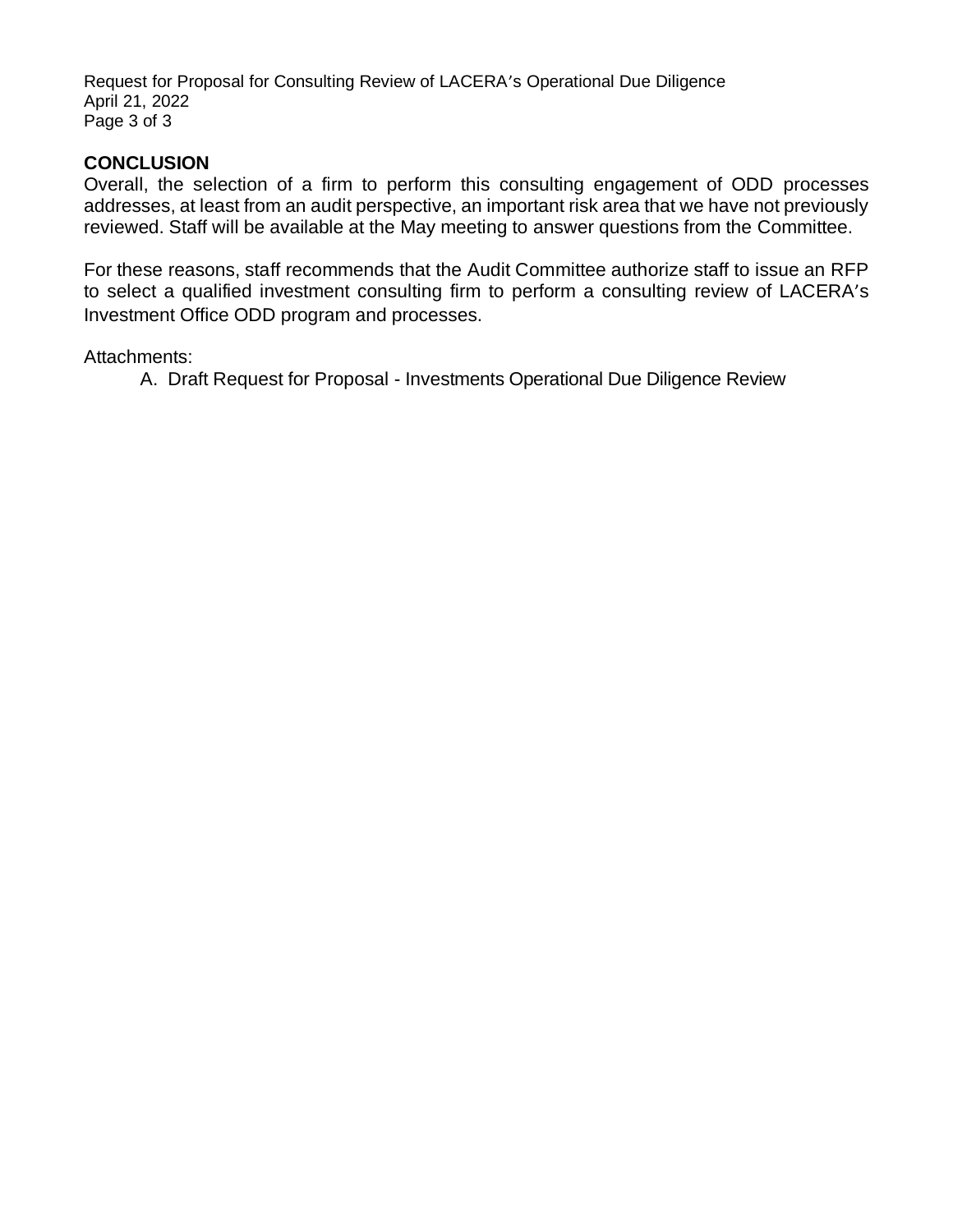May 2022

# L/<sub>G</sub>CERA

### REQUEST FOR PROPOSAL

Investments Operational Due Diligence Review **DRAFT**

1

Kathryn Ton, Senior Internal Auditor 626-564-6000 ext. 3525 | kton@lacera.com 300 NORTH LAKE AVENUE, SUITE 840 PASADENA, CA91101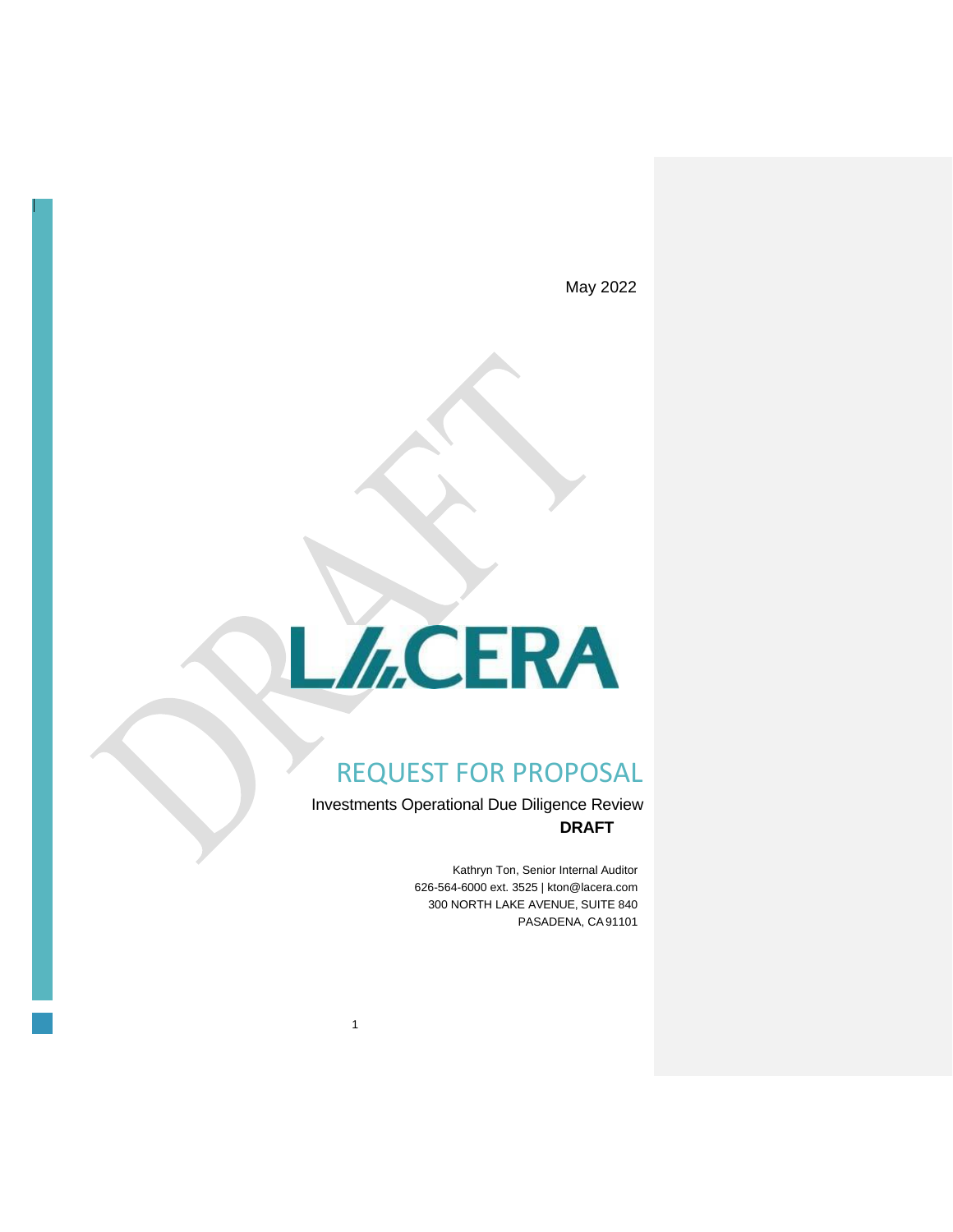#### **TABLE OF CONTENTS**

 $\mathbf{l}$ 

 $\overline{\phantom{a}}$ 

| 1. | <b>INTRODUCTION</b>                                                              | 3    |
|----|----------------------------------------------------------------------------------|------|
| 2. | <b>SCOPE OF SERVICES</b>                                                         | 4    |
| 3. | <b>MINIMUM QUALIFICATIONS</b>                                                    | 5    |
| 4. | INSTRUCTIONS TO RESPONDENTS                                                      | 5    |
| 5. | NOTICE TO RESPONDENTS REGARDING THE<br>PUBLIC RECORDS ACT AND RALPH M. BROWN ACT | 8    |
| 6. | NOTICE TO RESPONDENTS REGARDING LACERA<br>DATA PROTECTION                        | 910  |
| 7. | <b>CONTRACT NEGOTIATIONS</b>                                                     | 10   |
| 8. | RESERVATIONS BY LACERA                                                           | 4011 |
|    | <b>EXHIBITS LIST</b>                                                             |      |
|    | EXHIBIT A - PROPOSAL COVER PAGE AND CHECKLIST                                    | 12   |
|    | EXHIBIT B - MINIMUM QUALIFICATIONS CERTIFICATION                                 | 18   |
|    | <b>EXHIBIT C - STATEMENT OF WORK</b>                                             | 19   |
|    | EXHIBIT D - FEE SCHEDULE                                                         | 20   |
|    | EXHIBIT E - AGREEMENT FOR SERVICES                                               | 2422 |
|    | <b>EXHIBIT F - INTENT TO RESPOND</b>                                             | 3134 |
|    | <b>EXHIBIT G - SELECTION CRITERIA</b>                                            | 3235 |

2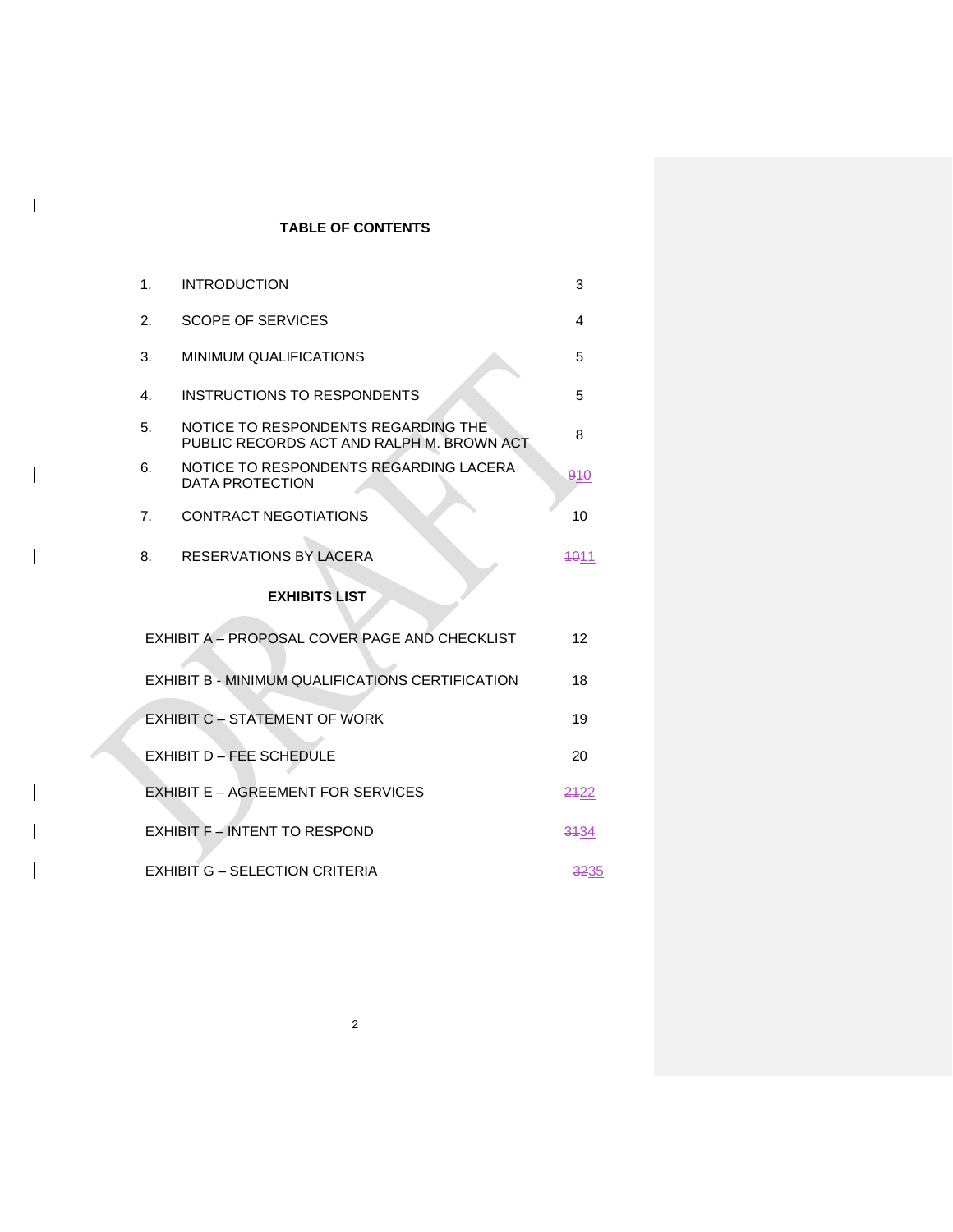#### **LOS ANGELES COUNTY EMPLOYEES RETIREMENT ASSOCIATION REQUEST FOR PROPOSAL (RFP) INVESTMENTS OPERATIONAL DUE DILIGENCE REVIEW ISSUED: MAY 2022**

#### 1. **INTRODUCTION**

#### 1.1.Purpose of Request

The Los Angeles County Employees Retirement Association (LACERA), a \$74 Billion public pension fund, is seeking proposals from qualified external consulting investment firms to evaluate LACERA's Investment Office's Operational Due Diligence (ODD) process (as defined in Section 1.2 below). We are seeking firms with extensive experience performing, advising, or evaluating ODD on behalf of institutional clients. The intent of this consulting engagement is to obtain an assessment and evaluation of LACERA's ODD processes, both pre-investment and post-investment (ongoing). LACERA invites qualified firms to respond to this RFP (Respondent).

#### 1.2.Background Information

LACERA is a public pension fund established pursuant to the County Employees Retirement Law of 1937. LACERA operates as an independent governmental entity separate and distinct from Los Angeles County and the other participating agencies. LACERA has approximately 186,300 members, including 100,000 active members, 16,600 deferred and inactive members that are eligible for future retirement benefits, 60,200 retired members, and 9,500 survivors. In addition to benefits administration, the fund invests in assets to support payment of the promised pension benefits as well as additional sums to support the retiree healthcare program. In addition to providing service to its members, LACERA acts as fiduciary agent and manager of the portfolio. LACERA administers a pension fund of approximately \$2.3 billion74 Billion in assets.

LACERA is governed by two nine-member Boards: the Board of Retirement ("BOR") and the Board of Investments ("BOI"). The BOR is responsible for the administration of the retirement system. The BOI is responsible for establishing LACERA's investment policy and objectives, as well as exercising authority and control over the investment management of the fund. The day-to-day management of LACERA is delegated to a Chief Executive Officer appointed by both Boards. The day-to-day management of LACERA's investment portfolio is delegated to a Chief Investment Officer appointed by the BOI.

The mission of Internal Audit is to provide independent, objective assurance and consulting services designed to add value and improve the organization's operations. Internal Audit helps LACERA accomplish its objectives by bringing a systematic, disciplined approach to evaluate and improve the effectiveness of risk management, control, and governance processes. The Chief Audit Executive (CAE) reports directly to LACERA's Board of Retirement and Board of Investments through the Audit Committee for functional purposes and administratively to LACERA's Chief Executive Officer (CEO). Internal Audit consists of ten staff members.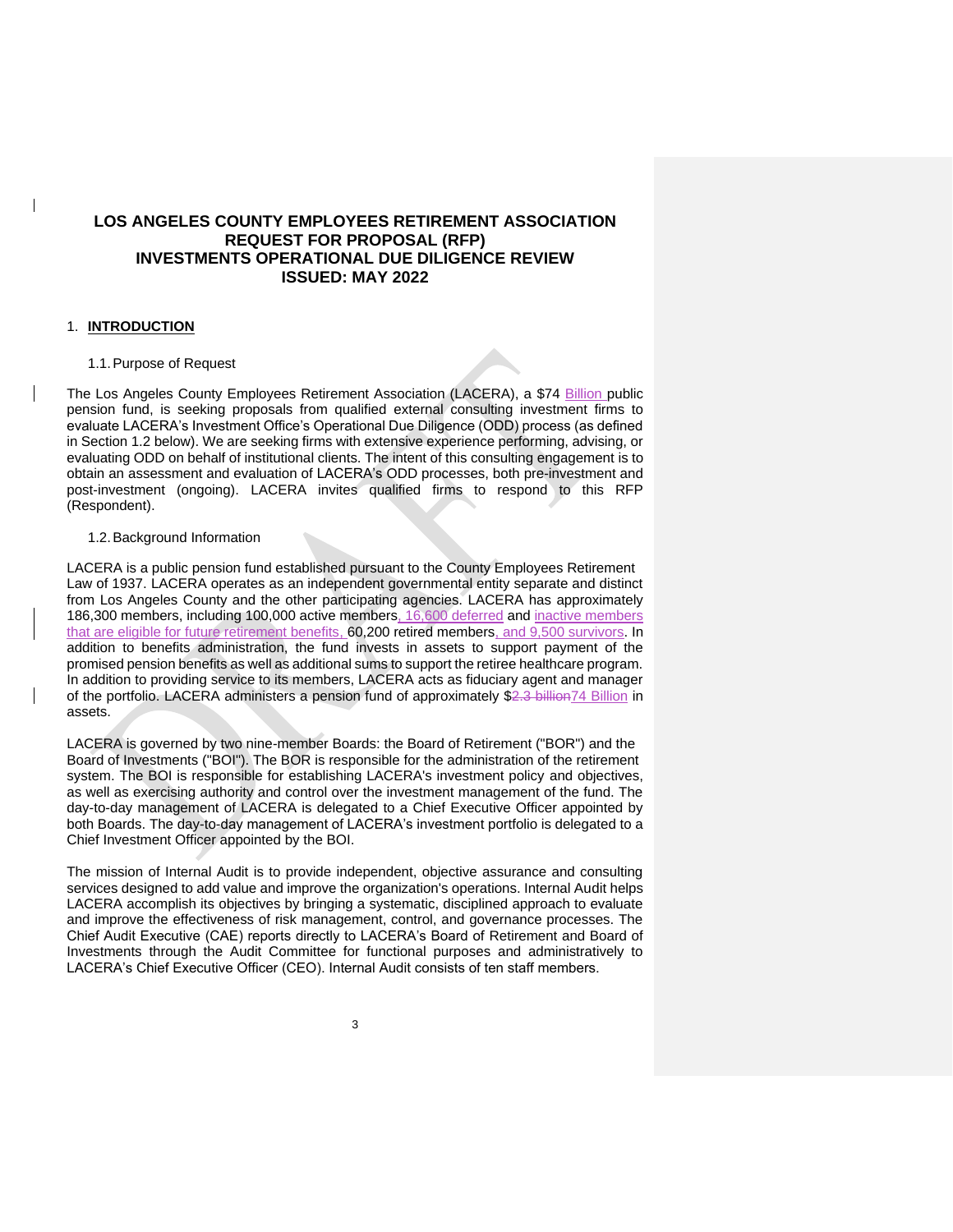LACERA's Investment Office is responsible for all aspects of the pension fund and OPEB Trust including asset allocation, liability analysis, investment program structure, and implementation and monitoring of the fund. Internal Audit is looking to hire a firm to assess LACERA's internal ODD procedures over a broad range of functional categories including growth, credit-oriented fixed income, real assets and inflation hedges, and risk reduction and mitigation. While LACERA participates in co-investment programs for certain asset classes, trading securities within LACERA's investment portfolio is 100% outsourced to external investment managers. LACERA does not have internal trading operations.

ODD is performed both pre- and post-investment. Pre-investment ODD is the process of evaluating whether the investment manager has the necessary operational capabilities, controls, and framework to execute on the investment mandate that LACERA is considering. Along with investment due diligence (IDD), ODD is an important component of the decision to invest. Post-investment ODD is the process of evaluating whether the investment manager continues to have the necessary operational capabilities, controls, and framework to execute on the investment mandate that LACERA hired the manager to perform.

In 2020, the Investment Office formed an internal ODD working group comprised of team members from all asset classes to evaluate and potentially identify enhancements to LACERA's ODD processes across the portfolio with the goal of elevating the strategic importance of ODD. In November 2020, the ODD working group presented their analysis to the Board of Investments with staff action plans of identified improvements to be implemented by the Investment Office. The ODD working group meets on a regular basis to assess the Investment Office's progress towards completing the ODD staff action plans and continues to evaluate LACERA's ODD framework.

Within the IPS (linked below), page 16 of the IPS shows LACERA's asset allocation to various categories and the target weights.

#### 2. **SCOPE OF SERVICES**

All services performed by the contractor shall be under the direction of, and approved by, the Chief Audit Executive or designee. The scope of work should include but is not limited to assessing the following:

Review of the effectiveness of ODD in the execution of LACERA's investment program.

- Pre-investment ODD.
- Post-investment/ongoing ODD.

Consideration in both pre-investment and post-investment ODD should be given to:

- Evaluating the effectiveness, frequency, and degree/comprehensiveness of ODD performed.
- Assessing the effectiveness of reliance by LACERA staff on investment consultants and third parties for the performance of ODD in asset classes where those resources are available.
- Completeness and comprehensiveness of ODD documentation.
- Assessing whether the ODD Program covers all appropriate risk factors. Examples may include internal controls over operational processes, investment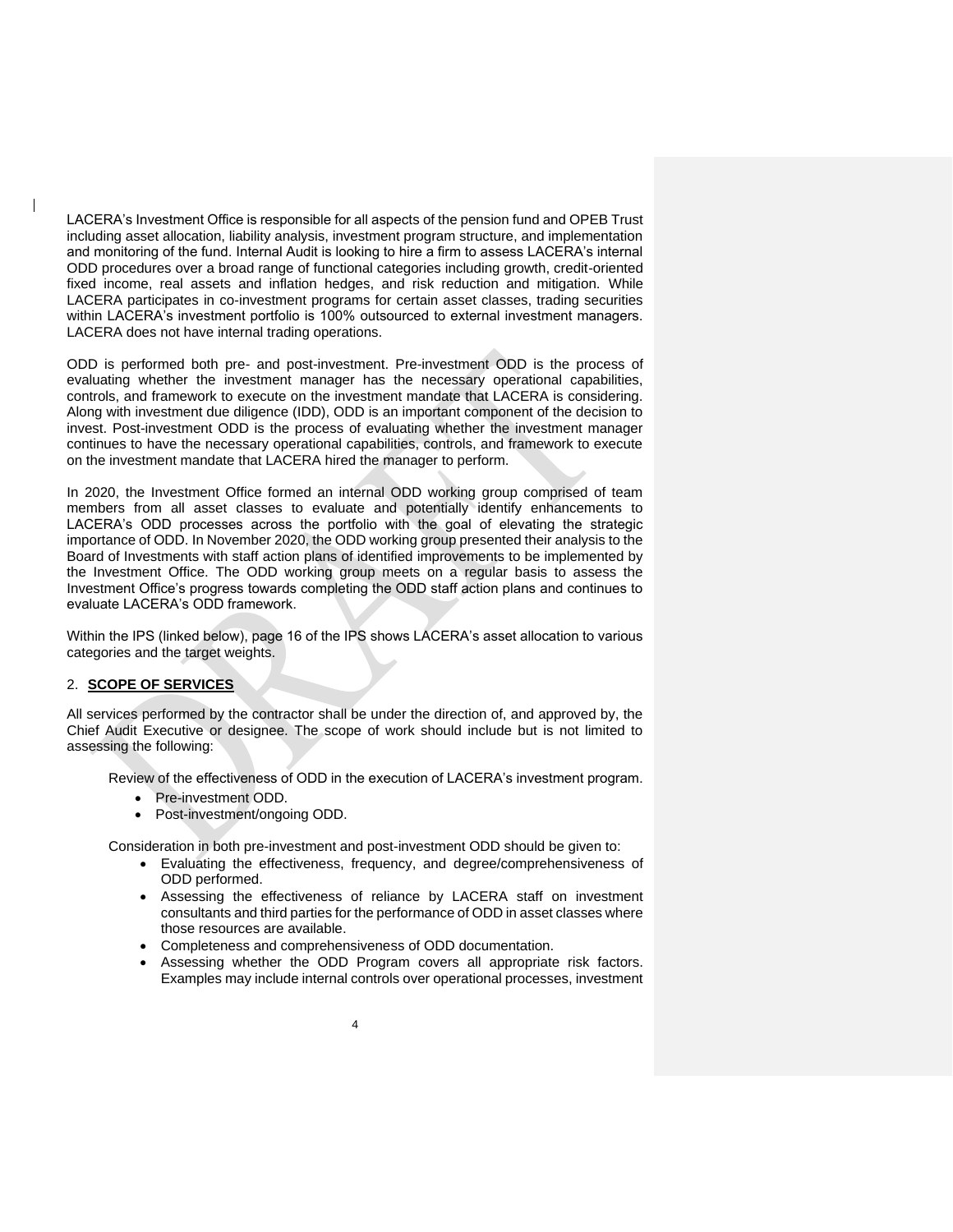operations, infrastructure and business continuity, compliance, risk management, disclosures, manager organization, fund terms, custody and counterparties, valuation policies, financial statements, and Form ADV's.

- Evaluation of ODD for internal investment operations.
- Communication of ODD efforts to the Board of Investments and utilization of data in managing portfolio.

Input of best practices in managing an effective ODD program.

Within the Investment Policy Statement (IPS), page 16 of the IPS provides additional background, specifically a breakdown of LACERA's asset allocation to various categories and the target weights. Please reference LACERA's Investment Policy Statement at [https://www.lacera.com/sites/default/files/assets/documents/general/invest\\_policy\\_stmt\\_0319](https://www.lacera.com/sites/default/files/assets/documents/general/invest_policy_stmt_031921.pdf) [21.pdf](https://www.lacera.com/sites/default/files/assets/documents/general/invest_policy_stmt_031921.pdf)

#### 3. **MINIMUM QUALIFICATIONS**

All respondents must clearly show and document in the proposal the following minimum qualifications:

- A. The proposing firm must have provided investment-related consulting or auditing services, including ODD-related work, for a minimum of ten (10) years.
- B. The proposed team should have extensive experience performing ODD on behalf of institutional clients. The team leader must have performed ODD-related work within the past ten (10) years and each team member must have at least five (5) years of experience.
- C. Key Personnel (Director, Manager/Supervisor) with planning and supervisory responsibilities must have at least ten (10) years of experience in the applied for specialty areas set forth in this RFP.

LACERA reserves the right to grant exceptions to the minimum qualifications with appropriate explanation and in our sole discretion.

#### 4. **INSTRUCTIONS TO RESPONDENTS**

#### 4.1.RFP Important Dates

The following table provides a tentative schedule of important dates and deadlines for this RFP. All dates are subject to modification by LACERA without notice.

| Event Description                           | Date         |
|---------------------------------------------|--------------|
| RFP release date                            | May 11, 2022 |
| Written questions from Respondents due date | May 20, 2022 |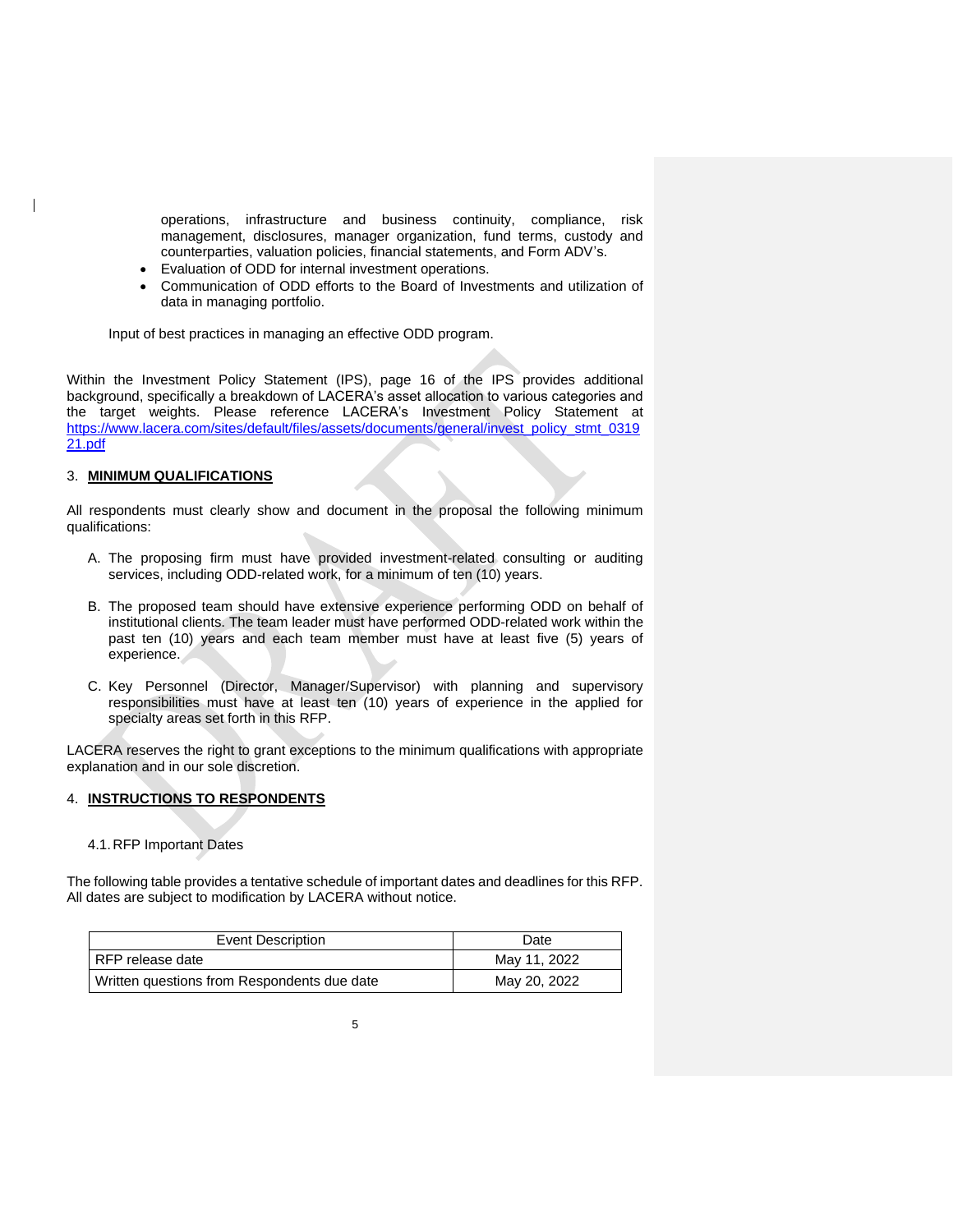| LACERA's response to Respondents' questions | May 31, 2022            |
|---------------------------------------------|-------------------------|
| Intent to Respond closing date              | June 3, 2022            |
| <b>RFP</b> due date                         | June 17, 2022           |
| Finalist interviews (estimate)              | <b>July 2022</b>        |
| Selection notification (estimate)           | August 2022             |
| Commencement of work                        | Upon contract execution |

#### 4.2.Response Requirements and Formatting

4.2.1. Respondents to this RFP must submit the following for delivery no later than **5:00 PM PDT** on June 17, 2022, to the Project Manager specified in Section 4.3. below. Responses received after the specified deadline may be considered for evaluation solely at the discretion of LACERA. In addition, LACERA reserves the right to request additional information or clarifications from respondents, or to allow corrections of errors or omissions.

4.2.2. Send an electronic copy in PDF or Microsoft Word format of the original and redacted responses, if applicable. If Respondent requires any confidential information to be exempt from public disclosure, then submissions should also include one **electronic copy** marked "**REDACTED**". The redacted copy should redact all material from the proposal that the respondent believes in good faith is exempt from disclosure under the California Public Records Act, (California Government Code section 6250 et seq. the "Act"). Individual redactions should appear as blacked out material. Large sections, tables, or entire blank page(s) shall include the word "REDACTED" or "PROPRIETARY" inserted. Each respondent must indicate the basis for each redaction under the Act (defined below) with a citation to the code section and subsection relied upon. LACERA cannot guarantee that redacted information will not be publicly available, and LACERA reserves the right in its sole discretion to produce the entire RFP without redaction. Please see the **Section 5** below "*Notice to Respondents Regarding the Public Records Act AND RALPH M. BROWN ACT*" for further information. An electronic copy of both the original and the redacted response in PDF format saved on separate DVDs, each labeled accordingly.

4.2.3. Submittals shall be double-sided with text in at least 10-point font, but no larger than 12-point font, including Exhibits. Submittals shall address all RFP sections in the same order presented and be responsive to each section.

All responses to this RFP should follow the outline of the RFP requirements and should fully respond to each section as appropriate and to all questions in Exhibit C and should contain at a minimum:

> 4.2.3.1. Cover Letter. A cover letter (1 page) shall be signed by the individual(s) who is (are) authorized to bind the respondent contractually. The letter shall contain a statement to the effect that the respondent is not currently under investigation by any regulatory agency, state or federal, for any reason. The letter should identify your firm's competitive advantage, the specific team that will be working on the LACERA account, and the reasons why the firm should be selected.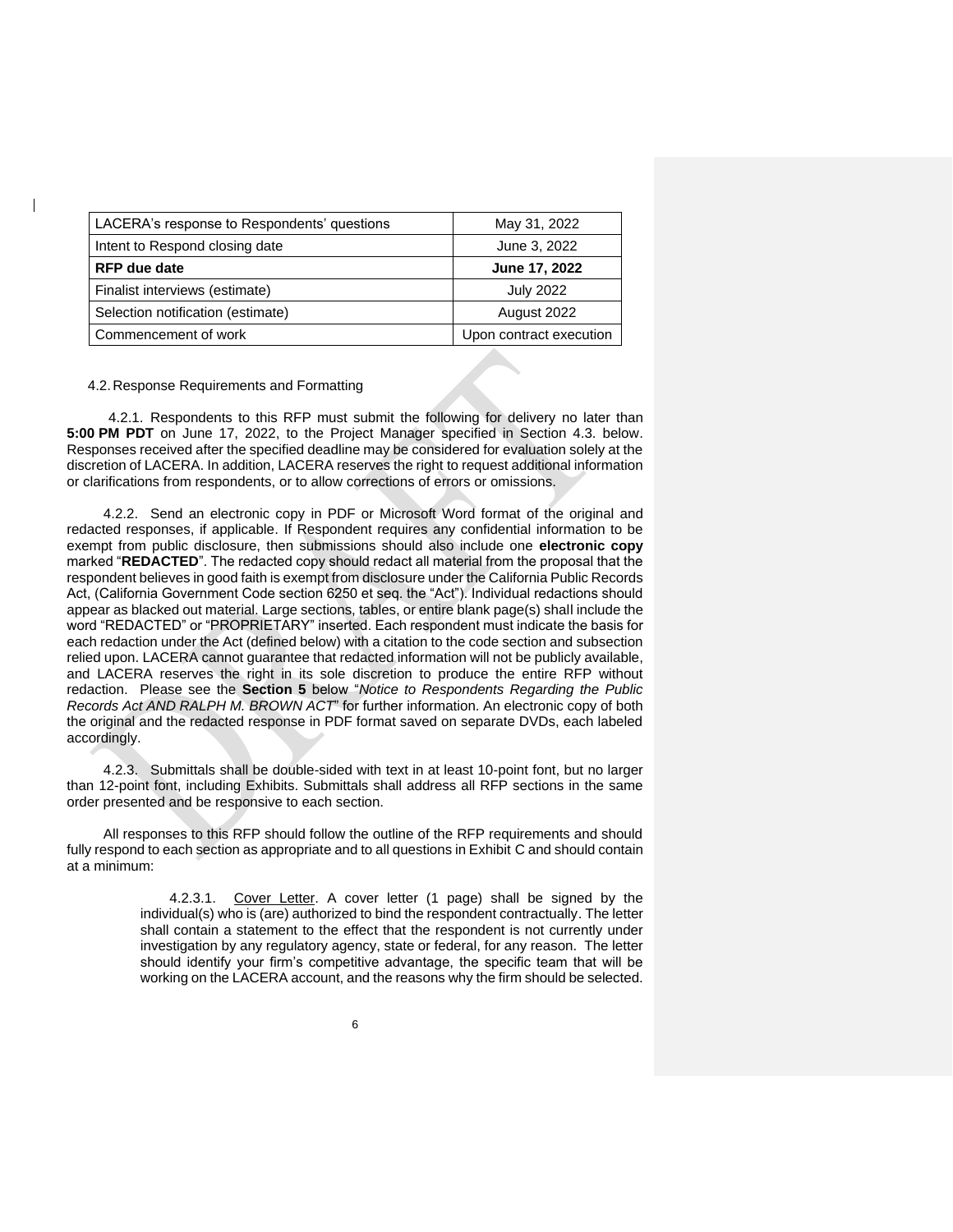4.2.3.2. Minimum Qualifications Certification. You must certify, by completing and signing EXHIBIT B, that your firm meets the minimum qualifications required.

4.2.3.3. Table of Contents. The response must contain a Table of Contents that identifies the major sub-sections.

4.2.3.4. Fee Schedule.

4.2.3.5. Attachments. Optional material such as brochures or company information may be included as an attachment but will not be counted as responsive to this RFP and will not be used in scoring.

4.2.4. All proposals made in response to this RFP must remain open and in effect for a period of not less than 180 days after the submission deadline. Responses to this RFP may be changed or withdrawn in writing if modifications are received prior to the submission deadline. Modification to or withdrawal of a proposal received after the submission deadline will not be considered. Responses received after the specified deadline may be considered for evaluation solely at the discretion of LACERA. In addition, LACERA reserves the right to request more information or clarifications from respondents, or to allow corrections of errors or omissions.

4.2.5. Proposals not following these instructions or not including complete information as requested may result in a lower evaluation score or the proposal being declared nonresponsive. For each part of the response, restate the RFP item immediately above the response. Pages in the proposal shall be numbered. When asked, please provide details and state all qualifications or exceptions. All information supplied should be concise and relevant to qualifications.

4.3.Contacts with LACERA Personnel

Contacts with LACERA personnel about this RFP, and all inquiries and requests for information shall be directed to the Point of Contact identified below:

> Kathryn Ton Senior Internal Auditor LACERA Gateway Plaza 300 North Lake Avenue, Suite 840 Pasadena, CA 91101-4199

Email: kton@lacera.com Phone: 626-564-6000 ext. 3525

4.4. Quiet Period

To ensure that prospective Respondents to this RFP have equal access to information about the RFP and communications related to the RFP are consistent and accurate so that the selection process is efficient and fair, a quiet period will be in effect from the date of issuance of this RFP until the selection of one or more respondents is completed and announced.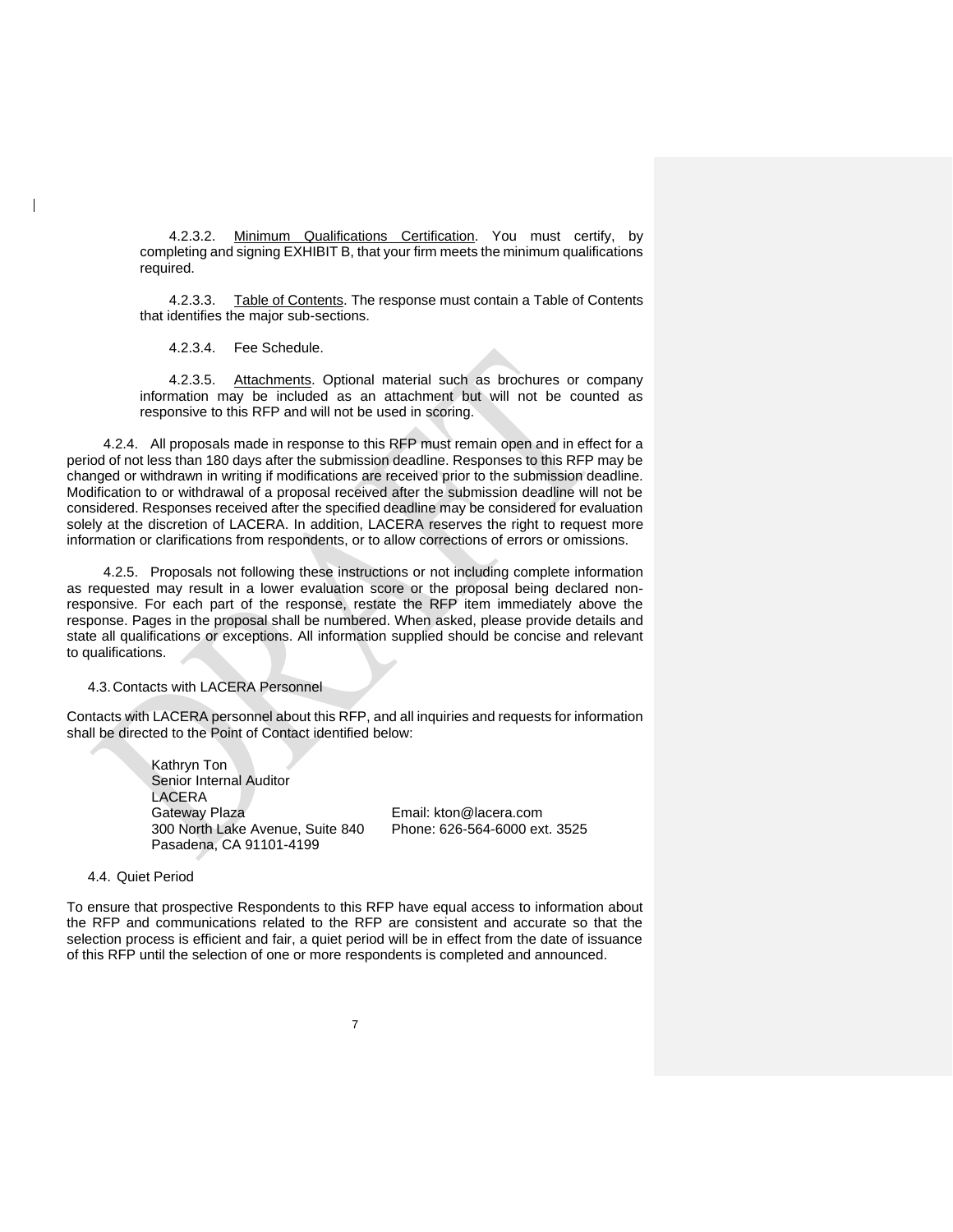This RFP and other relevant information related to the RFP, including addenda, modifications, answers to questions, and other updates, will be available to the public at lacera.com. Each respondent to this RFP will be subject to the same terms and conditions and will receive the same information.

During the quiet period, respondents are not allowed to communicate with any LACERA staff member or Board member regarding this RFP except through the point of contact named herein. Respondents violating the quiet period may be disqualified at LACERA's discretion.

Respondents who have existing relationships with LACERA must limit their communications between LACERA staff and Board members to the subject of the existing services provided by them.

#### 4.5.Questions relating to this RFP

All questions, inquiries, and requests for additional information concerning this RFP should be received no later than 5:00 PM PDT, May 20, 2022, and should be emailed to Kathryn Ton. All questions received and responses thereto will be posted on LACERA's website (www.lacera.com) under the "Business Opportunities" section that relates to this RFP (https://www.lacera.com/who-we-are/business-opportunities) on or about 5:00 PM PDT, May 31, 2022.

#### 4.6. RFP Scoring and Selection Criteria

RFPs will be scored according to Exhibit E, *Selection Criteria*. LACERA staff may select Respondents based upon the selection criteria or using a combination of onsite interviews and reference verification based on LACERA's judgment as to the best qualifications and fit for the project. The highest scoring firm may not be selected.

Selected Respondents may be invited to an interview by LACERA's Board(s). At LACERA's discretion, selected Respondents may be offered the opportunity to present their materials to the Board(s).

#### 4.7.Intent to Respond

Each firm that intends to respond to this RFP must send the Intent to Respond, Exhibit A, via email to Kathryn Ton, by 5:00 p.m. PDT, June 3, 2022. Failure to send an Intent to Respond will disqualify your firm from submitting a response to this RFP.

#### 5. **NOTICE TO RESPONDENTS REGARDING THE PUBLIC RECORDS ACT AND THE RALPH M. BROWN ACT**

The information submitted in response to this RFP will be subject to public disclosure pursuant to the California Public Records Act (California Government Code Section 6250, et. seq., the "Act"). The Act provides generally that all records relating to a public agency's business are open to public inspection and copying unless specifically exempted under one of several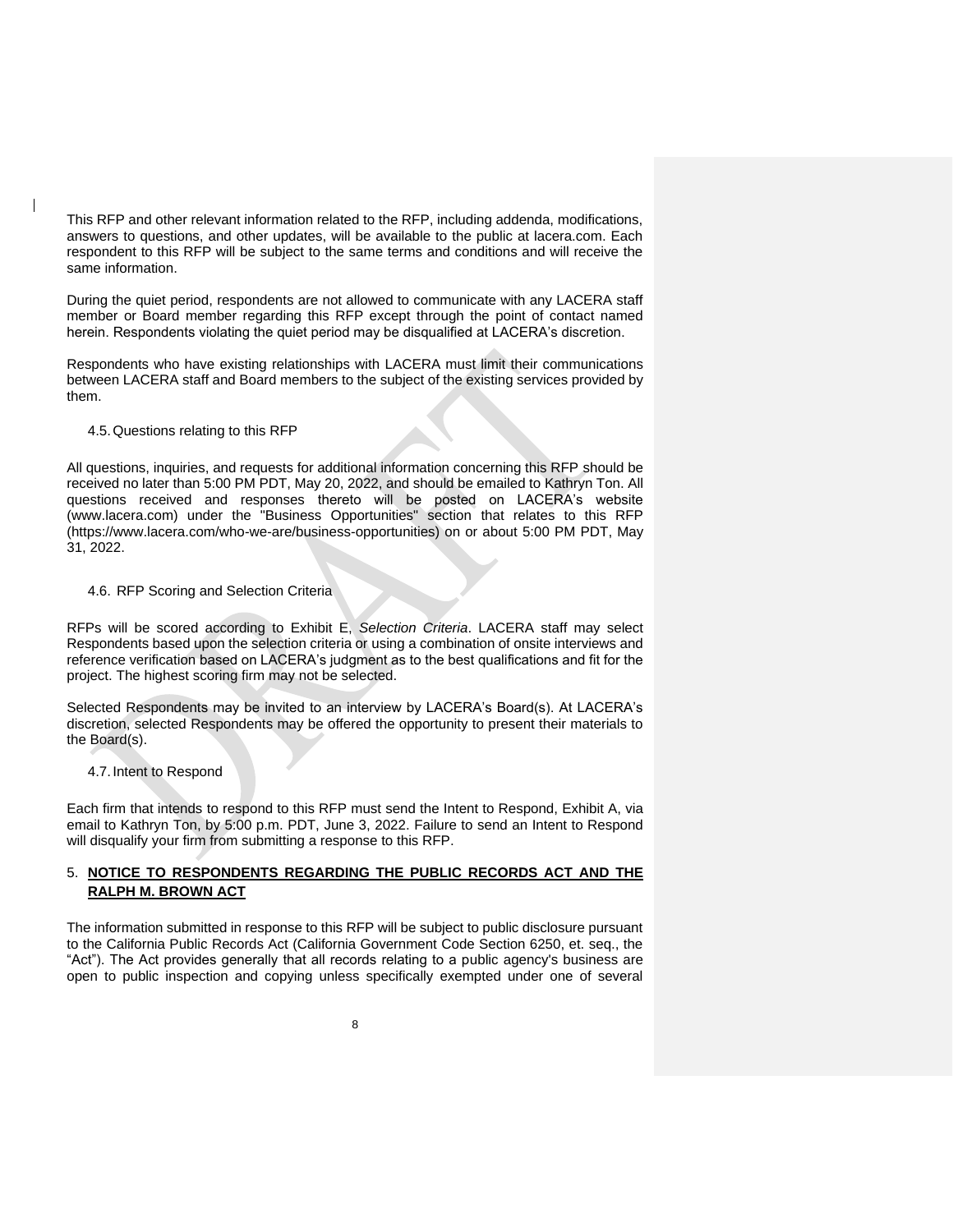exemptions set forth in the Act. If a respondent believes that any portion of its proposal is exempt from public disclosure or discussion under the Act, the respondent must provide a full explanation and mark such portion "TRADE SECRETS," "CONFIDENTIAL" or "PROPRIETARY," and make it readily separable from the balance of the response. Proposals marked "TRADE SECRETS," "CONFIDENTIAL" or "PROPRIETARY" in their entirety will not be honored, and LACERA will not deny public disclosure of all or any portion of proposals so marked.

By submitting a proposal with material marked "TRADE SECRETS," "CONFIDENTIAL" or "PROPRIETARY," a respondent represents it has a good faith belief that the material is exempt from disclosure under the Act; however, such designations will not necessarily be conclusive, and a respondent may be required to justify in writing why such material should not be disclosed by LACERA under the Act. Fee and pricing proposals are not considered "TRADE SECRET," "CONFIDENTIAL" or "PROPRIETARY".

If LACERA receives a request pursuant to the Act for materials that a respondent has marked "TRADE SECRET," "CONFIDENTIAL" or "PROPRIETARY," and if LACERA agrees that the material requested is not subject to disclosure under the Act, LACERA will deny disclosure of those materials. LACERA will not be held liable, however, for inadvertent disclosure of such materials, data, and information or for disclosure of such materials if deemed appropriate in LACERA's sole discretion. LACERA retains the right to disclose all information provided by a respondent.

The final report will be a public document and cannot be redacted or marked as confidential, except with LACERA's advance written approval in its sole discretion.

If LACERA denies public disclosure of any materials designated as "TRADE SECRETS," "CONFIDENTIAL" or "PROPRIETARY", the respondent agrees to reimburse LACERA for, and to indemnify, defend and hold harmless LACERA, its Boards, officers, fiduciaries, employees, and agents from and against:

1. All claims, damages, losses, liabilities, suits, judgments, fines, penalties, costs, and expenses, including without limitation attorneys' fees, expenses, and court costs of any nature whatsoever (collectively, Claims) arising from or relating to LACERA's nondisclosure of any such designated portions of a proposal; and

2. All Claims arising from or relating to LACERA's public disclosure of any such designated portions of a proposal if LACERA determines disclosure is deemed required by law, or if disclosure is ordered by a court of competent jurisdiction.

If LACERA staff recommends any respondent to the Boards for hiring, such recommendation, the reasons for the recommendation, and the relevant proposal(s) will appear on a publicly posted agenda and in supporting materials for public meetings of the Boards.

Nothing in this RFP requires LACERA to withhold any documents from production under the Act. LACERA has the authority in its sole discretion as to what is publicly released, including whether or not redactions are made.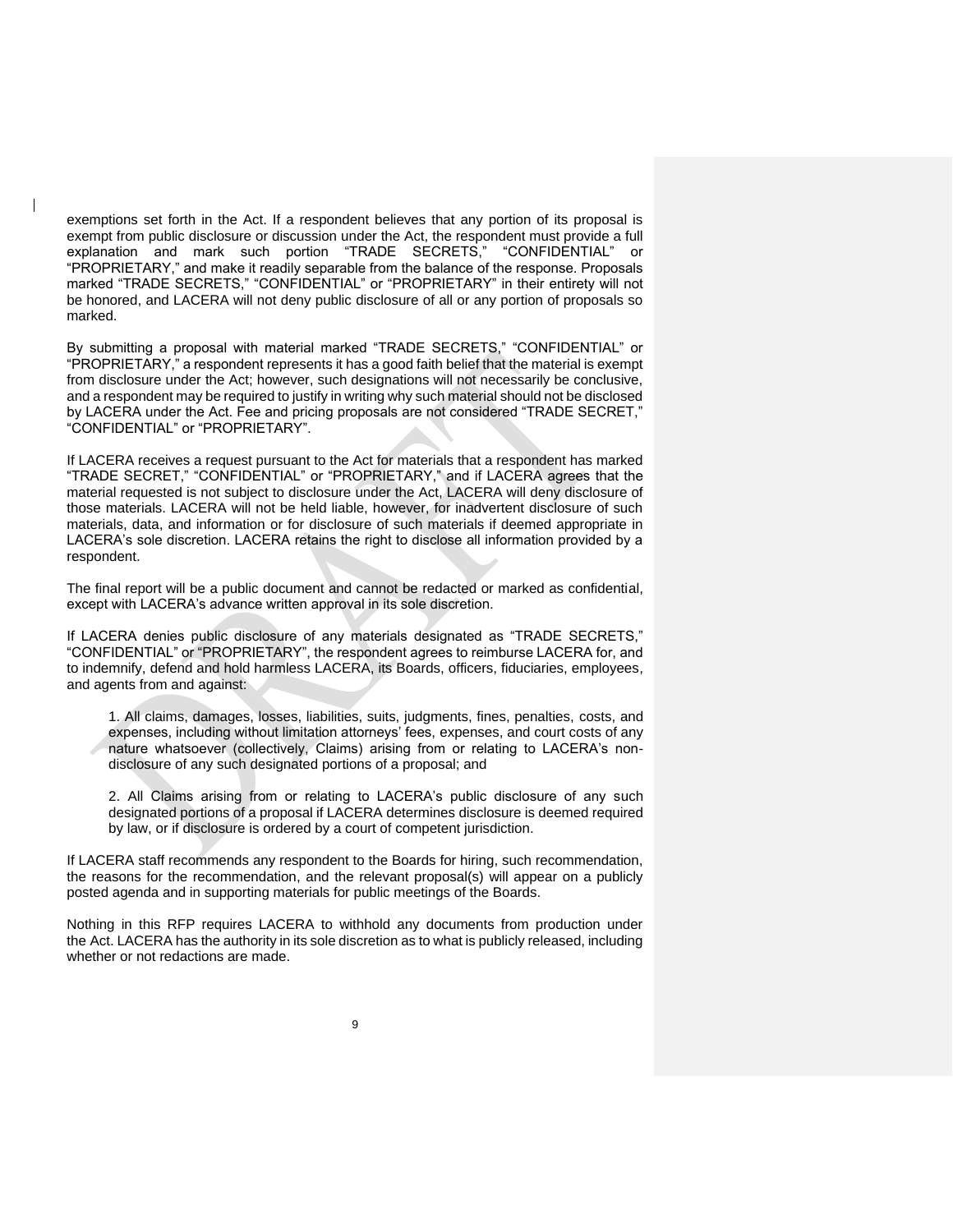#### 6. **NOTICE TO RESPONDENTS REGARDING LACERA DATA PROTECTION**

LACERA, its consultants, vendors, and contractors have a duty to protect all LACERA data, including without limitation, information related to members and beneficiaries, finances, systems, and operations.

The finalist selected through this procurement will have access to sensitive information protected by LACERA's internal policies, State, and Federal law. In such a case, by submitting a proposal, respondent agrees to subject itself to certain contractual terms designed to protect such information, including without limitation SOC-2 reports (or, in the alternative, a Security Controls Assessment as per Exhibit G) – used when vendor might have access to or use of LACERA systems or information. Respondents shall inform LACERA in their response if they have any limitations to agreeing to such terms. Respondents that do not make reservations shall lose their right to do so at the contracting phase.

#### 7. **CONTRACT NEGOTIATIONS**

Upon Board approval, staff will enter contract negotiations with the approved Respondent(s). LACERA may end negotiations, at its sole discretion, if it believes a satisfactory agreement cannot be negotiated. LACERA reserves the right to award a contract based upon proposals received; you should not rely upon the opportunity to alter your proposal (e.g., services to be provided, fees, etc.) during contract negotiations.

The final contract must allow LACERA to terminate a) for its convenience, and b) for default.

The general form of the contract LACERA intends to use for this engagement is attached as **Exhibit D.** By sending a proposal without comment on the general form contract, Respondent agrees to each term in the contract, and will not seek any modifications to the contract. LACERA has the right to change or negotiate contract terms different than those in Exhibit E in our sole discretion.

Respondents are required in their response to identify and explain any exception that it desires to take to any of the terms and conditions of this RFP. In addition, a respondent will be deemed to have agreed to each clause in the agreement (and not to seek inclusion of additional clauses), unless the respondent identifies an objection or inclusion, sets forth the basis for the objection or inclusion, and provides substitute language to make the clause acceptable to the respondent or to address an issue the respondent feels is not addressed by the agreement in its response to this RFP. If a satisfactory agreement cannot be negotiated with one or more of the firms, LACERA may, at its sole discretion, terminate such negotiations. LACERA, may then, at its option, initiate fee negotiations with another firm, and so on. LACERA reserves the final authority in its sole discretion to accept or reject, in whole or in part, requested modifications to the template form attached as Exhibit D.

LACERA reserves the right to make changes to the contract, including the template contract attached as Exhibit D, prior to execution, including material changes.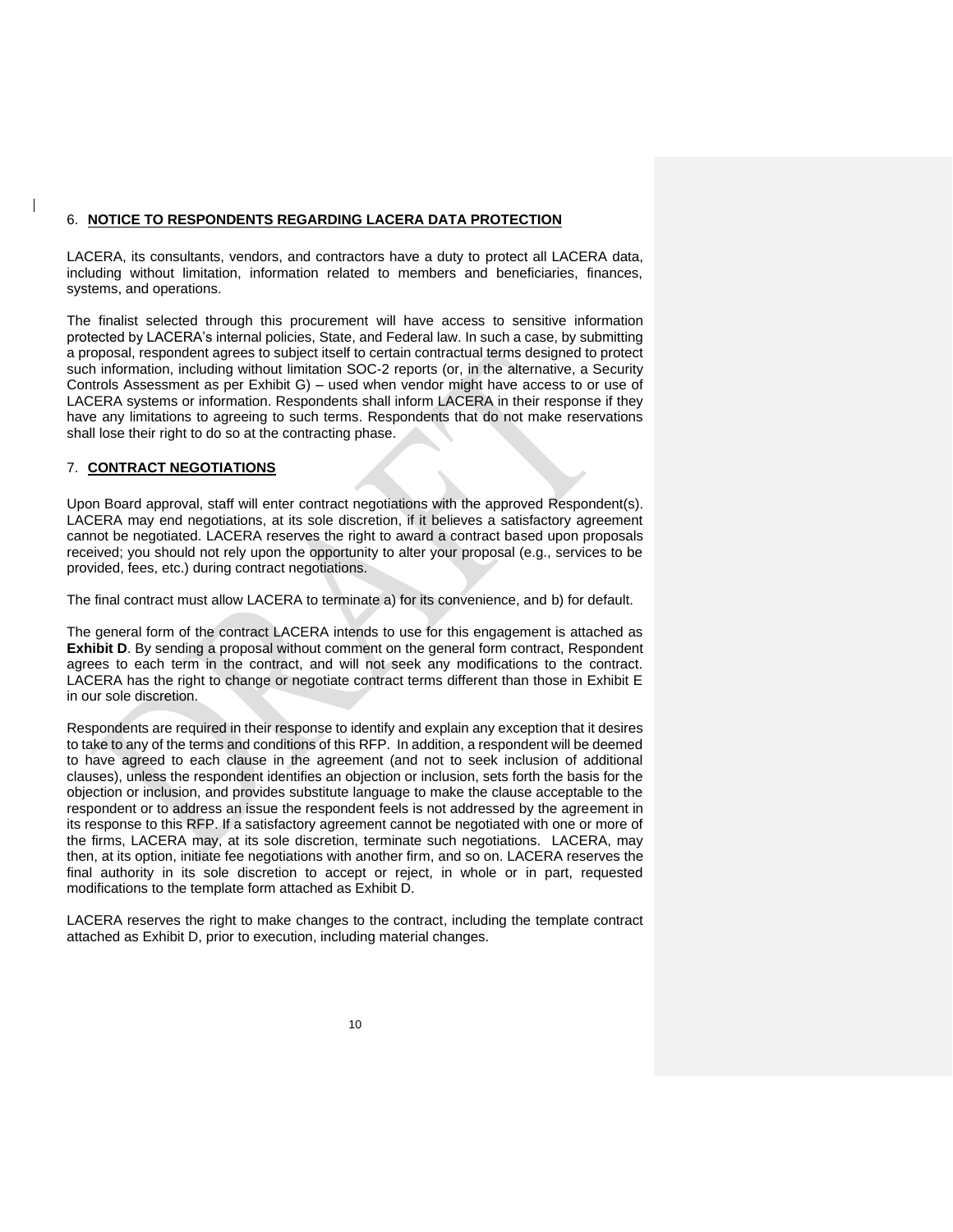#### 8. **RESERVATIONS BY LACERA**

In addition to the other provisions of this RFP, LACERA reserves the right to:

- 8.1. Cancel or modify this RFP, in whole or in part, at any time.
- 8.2. Make such investigation as it deems necessary to determine the respondent's ability to furnish the required services, and the respondent agrees to furnish all such information for this purpose as LACERA may request.
- 8.3. Reject the proposal of any respondent who has failed to comply with the requirements of this RFP, or who is not currently in a position to perform the contract, or who has previously failed to perform similar contracts properly, or in a timely manner or for any other reason in LACERA's sole discretion.
- 8.4. Waive irregularities to negotiate in any manner necessary to best serve the public interest, and to make a whole award, multiple awards, a partial award, or no award.
- 8.5. Award a contract, if at all, to the firm which will provide the best match to the requirements of the RFP and the service needs of LACERA in LACERA's sole discretion, which may not be the proposal offering the lowest fees or achieving the highest score.
- 8.6. Request additional documentation or information from respondents. Requested information may vary by respondent. LACERA may ask questions of any respondent to seek clarification of a proposal or to ensure the respondent understands the scope of the work or other terms of the RFP.
- 8.7. The right to choose to not enter into an agreement with any of the respondents to this RFP or negotiate for the services described in this RFP with a party that did not submit a proposal.
- 8.8. Determine the extent, without limitation, to which the services of a successful respondent are or are not actually utilized.
- 8.9. Defer selection of a winning bidder to a time of LACERA's choosing.
- 8.10. Consider information about a respondent in addition to the information submitted in the response or interview.
- 8.11. Add terms and conditions during contract negotiations.
- 8.12. The information that a respondent submits in response to this RFP becomes the exclusive property of LACERA. LACERA will not return any proposal or reimburse proposal preparation expenses.

LACERA shall not be liable for any costs respondents incur in connection with the preparation or submission of a proposal.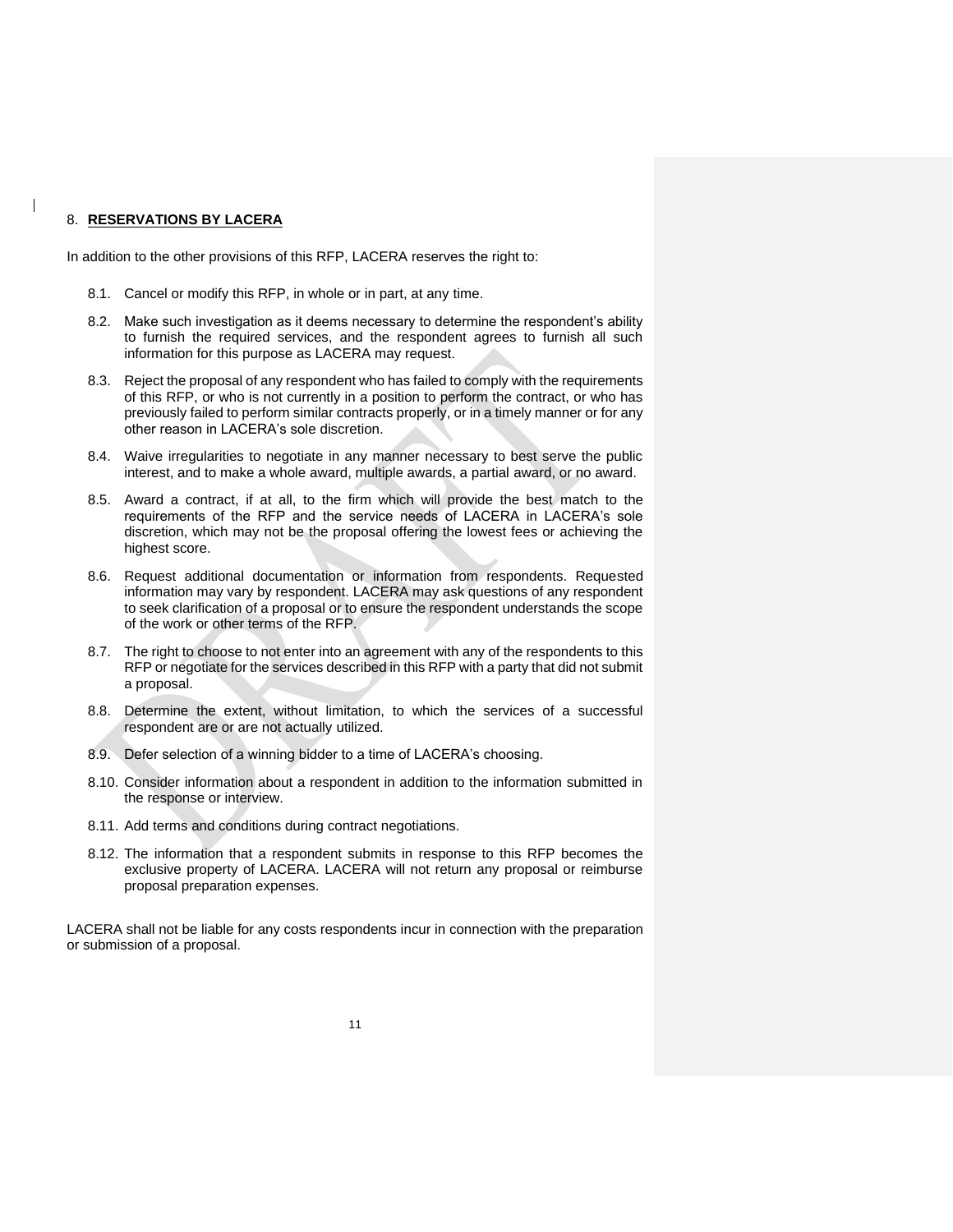(*The rest of this page is left intentionally blank*)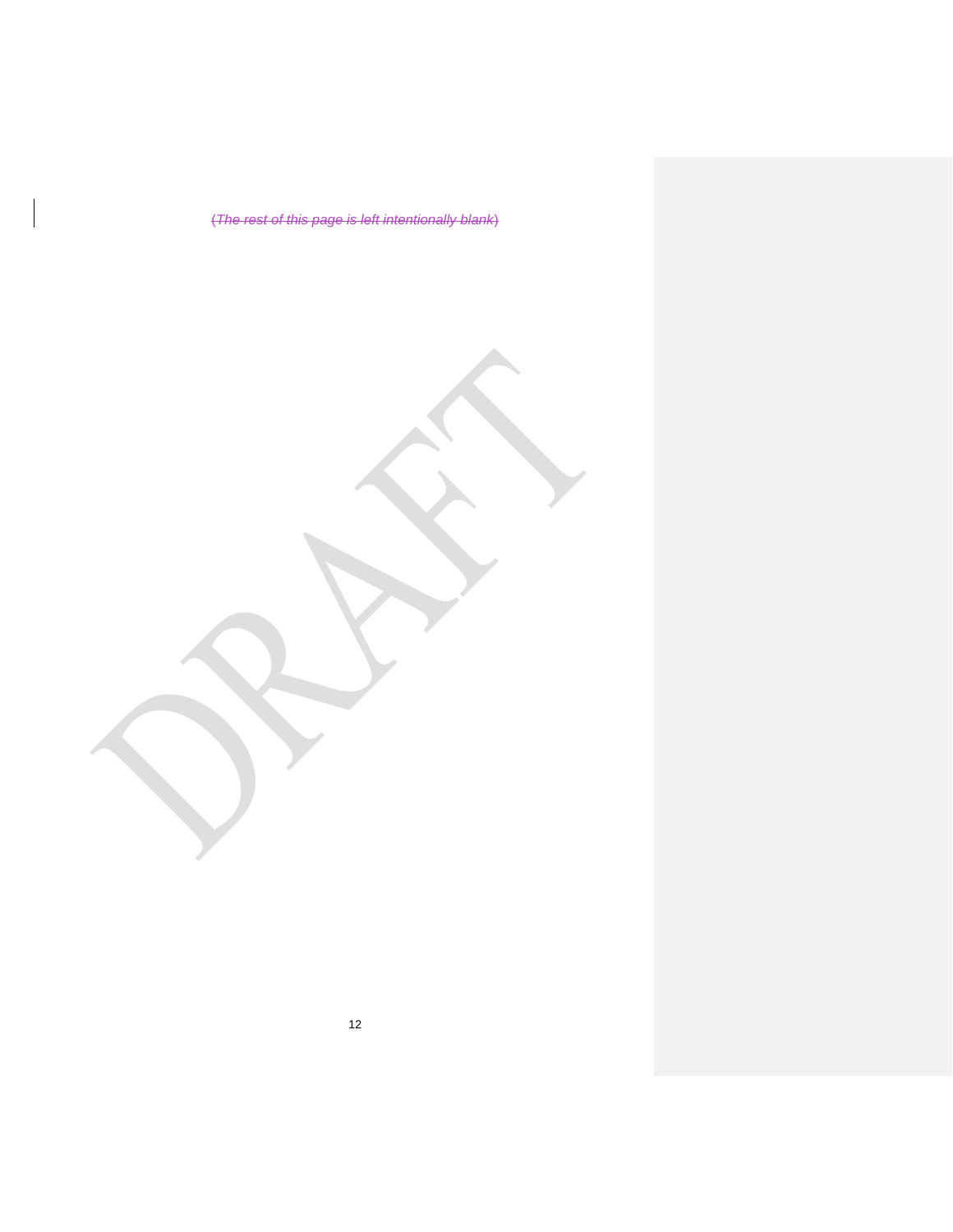#### **EXHIBIT A**

#### **PROPOSAL COVER PAGE AND CHECKLIST (TO BE SUBMITTED ON RESPONDENT'S LETTERHEAD)**

Respondent Name:

Respondent Address:

By submitting this response, the undersigned hereby affirms and represents that they have reviewed the proposal requirements and have submitted a complete and accurate response to the best of their knowledge. By signing below, I hereby affirm that the respondent has reviewed the entire RFP and intends to follow all requirements.

Respondent specifically acknowledges the following facts:

- 1. Respondent has the required technical expertise and has sufficient capacity to provide the services outlined in the RFP.
- 2. Respondent has no unresolved questions about the RFP and believes that there are no ambiguities in the scope of work.
- 3. The fee schedule or price proposal sent in response to the RFP is for the entire scope of work and no extra charges or expenses will be paid by LACERA.
- 4. Respondent has completely disclosed to LACERA all facts bearing upon any possible interests, direct or indirect, that Respondent believes any member of LACERA, or other officer, agent or employee of LACERA presently has, or will have, in this contract, or in the performance thereof, or in any portion of the profits thereunder.
- 5. Materials contained in proposals and all correspondence and written questions sent during the RFP process may be subject to disclosure pursuant to the Act.
- 6. Respondent is not currently under investigation by any state of federal regulatory agency for any reason.
- 7. The signatory below is authorized to bind the respondent contractually.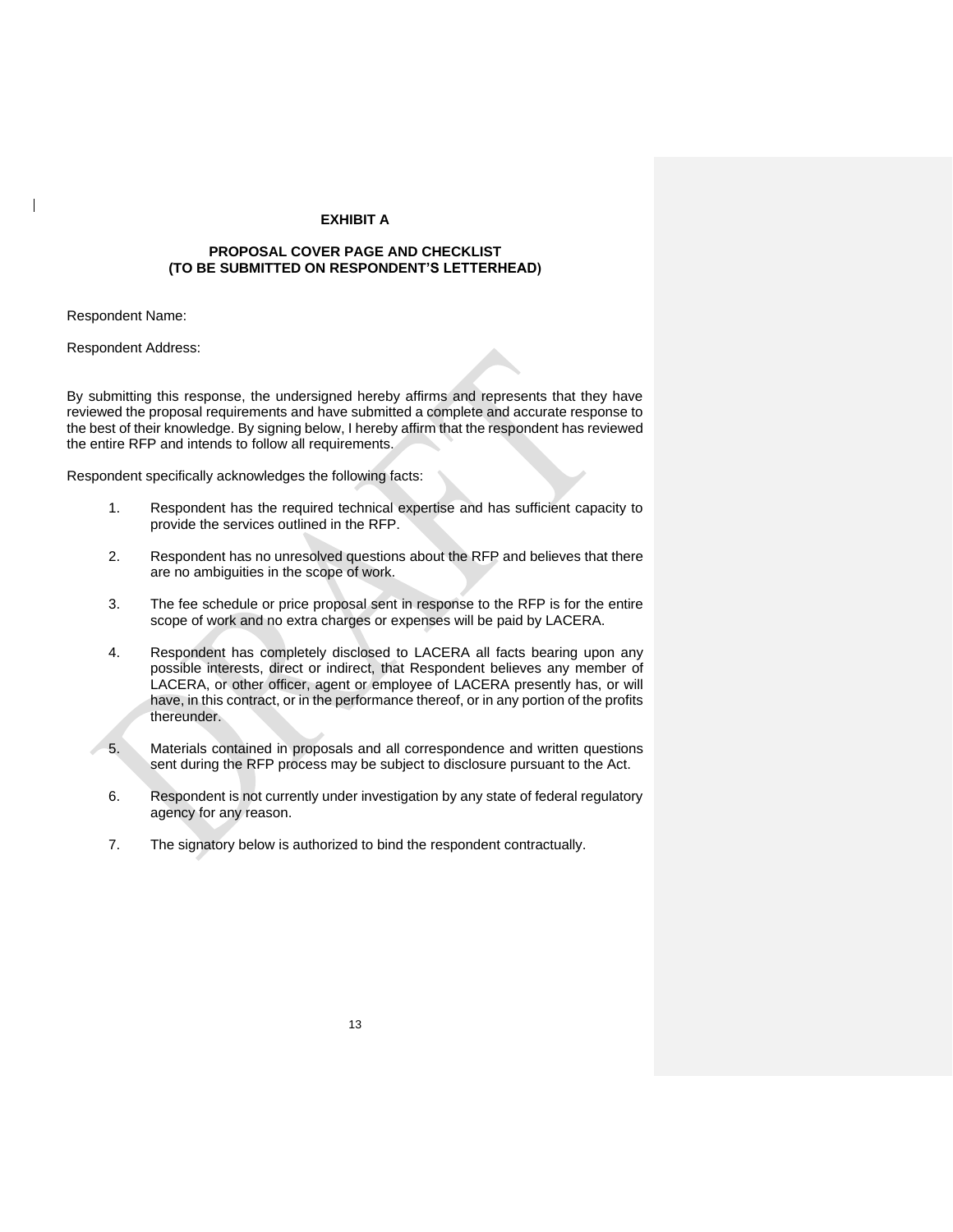#### **A. Proposal Contents**

Your response to this RFP must be prepared and submitted according to the specifications set forth below, both for content and sequence. The proposal must provide a straightforward and concise description of the Proposer's capabilities to satisfy the requirements indicated in this RFP. Failure to adhere to these specifications may be cause for rejection of the proposal.

| Title                          |
|--------------------------------|
| Cover Letter                   |
| <b>Table of Contents</b>       |
| Organization and Key Personnel |
| Qualifications and Experience  |
| Assigned Professionals         |
| Client References (3)          |
| Project Planning/Approach      |
| Sample Reports                 |
| <b>Potential Conflict</b>      |
| <b>Legal Situations</b>        |
| Fee Schedules                  |
|                                |

Each required section is listed below with a description of information that must be included in the proposal.

- 1. Cover Letter
	- a) Introduction and background of the Proposer.
	- b) Name, title, telephone number, and email address of the Proper's representative(s) who is/are designated as the primary liaison(s) to LACERA.
	- c) Name, title, telephone number, and email address of the representative who is authorized to legally bind the Proposer.
	- d) A Statement indicating the Proposer's understanding and commitment to providing LACERA with the audit consulting services as described in the Scope of Work in this RFP.
	- e) A Statement that the Proposer's proposal is an irrevocable offer, including proposed fees and proposed assigned staff, for 120 days following the date of proposal.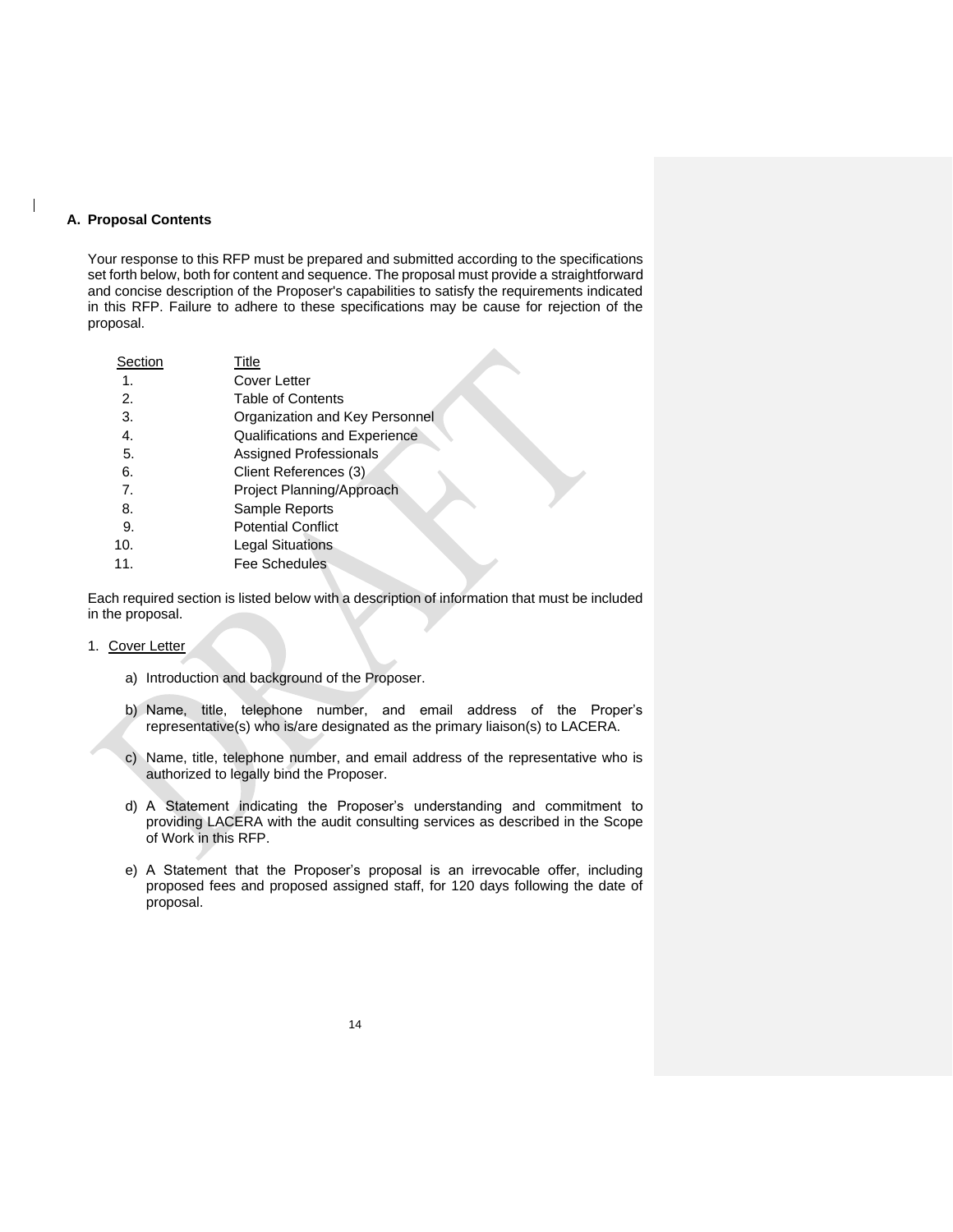#### 2. Table of Contents

Your proposal must include a table of contents identifying the proposal sections and corresponding page numbers.

#### 3. Organization and Key Personnel

Please include the following information in this section:

- a) Describe your organizational structure giving specific details about your parent, any affiliated companies, or joint ventures.
- b) Identify the locations of the headquarters and branch office(s) that will be providing services under this LACERA contract.
- c) Describe the areas of audit specialty that your firm provides and the number of years that your firm has been providing the services.
- d) Please describe the levels of coverage for errors and omissions insurance and any other fiduciary or professional liability insurance your firm carries for negligent acts or omissions. Attach proof of coverage (e.g., a certificate of insurance) for such insurance that apply to proposer's actions under the contract.

#### 4. Qualifications and Experience

- a) Provide a detailed resume for each member of the professional staff who will provide services under this LACERA contract, including their experience in audits and reviews with large retirement systems and other relevant institutions. For key personnel (Partner, Manager/Supervisor) who will have planning and on-site supervisory responsibilities include a description of audit experience and services provided within the last five (5) years.
- b) Provide a schedule of audit and consulting services completed by your firm within the last (5) five years for each of the areas listed in this RFP your firm will submit a proposal. Please indicate the size of investment portfolios reviewed and describe the nature of compliance reviews or consulting reviews performed. Provide an example of an audit report similar to the services requested in this RFP.

#### 5. Assigned Professionals

The proposal must state the name of the lead consultant and all other professional staff expected to be assigned to LACERA work, including a detailed profile of each person's background and relevant individual experience and the ability of the professionals collectively to function together as a team and also to work effectively with LACERA's Boards and staff in performing the scope of services. Diversity is a core LACERA value, and therefore the proposal must specifically address the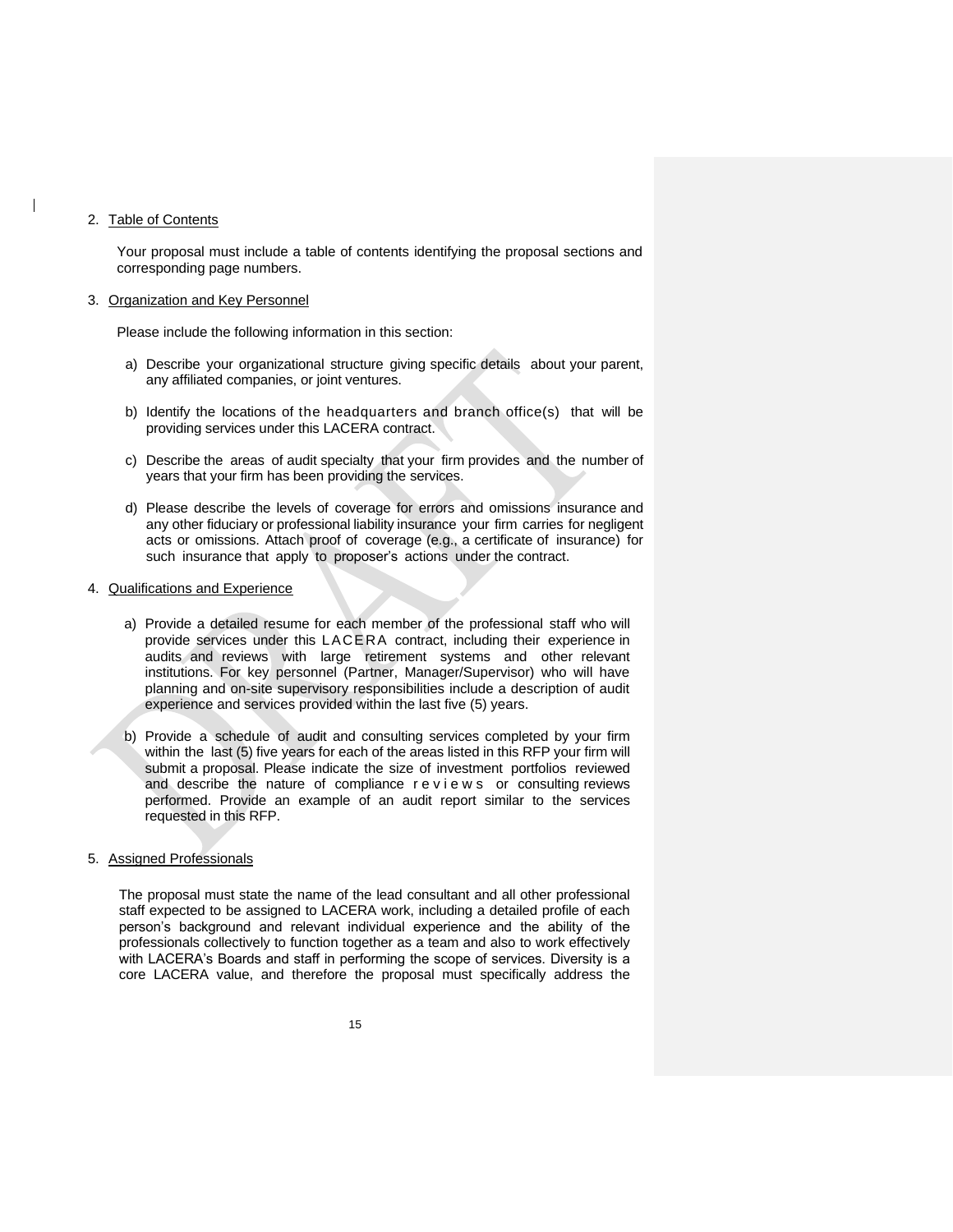diversity of the proposed team members in meaningful roles across levels of seniority to support the firm's work for LACERA. LACERA expects that this section of the response will only include those persons committed to supporting LACERA and investing in a relationship with LACERA on a regular and long-term basis. The proposal should include a commitment by the lead consultant to be reasonably available to LACERA on an ongoing basis.

With respect to diversity, the response must include:

- description of diversity policies, practices, and procedures maintained by the firm regarding equal employment opportunity, including the recruitment, development, retention, and promotion of a diverse and inclusive workforce, non-discrimination based on gender, race, ethnicity, sexual orientation, age, veteran's status, and other legally protected categories, and prohibition of sexual harassment in the workplace. If the respondent has written policies, a copy should be provided with the response to this RFP.
- the oversight, monitoring, and other compliance processes for implementation and enforcement of the firm's diversity policies, practices, and procedures, including the name of the individual who is responsible for oversight the firm's method to measure the effectiveness of the policies, and conclusions as to effectiveness.
- any judicial, regulatory, or other legal finding, formal action, or claims related to equal employment opportunity, workplace discrimination, or sexual harassment during the past ten (10) years.
- 6. Client References

The Proposer shall provide three clients for whom it has provided investments-related audit/consulting services relating to ODD in the past five (5) years. For each client reference listed, please include:

- Entity name, address, and key contact person
- Date of service(s)<br>■ Nature of business
- Nature of business
- **Eund asset size and annual revenue**
- Primary contact name, title, telephone number, and email address
- Nature and length of Proposer's relationship with said entity
- Description of services provided by Proposer

LACERA reserves the right to contact any of the individuals/agencies provided above.

7. Project Planning and Approach

Describe the specific methodology and services necessary to accomplish the scope of work set forth in this RFP for LACERA.

8. Sample Reports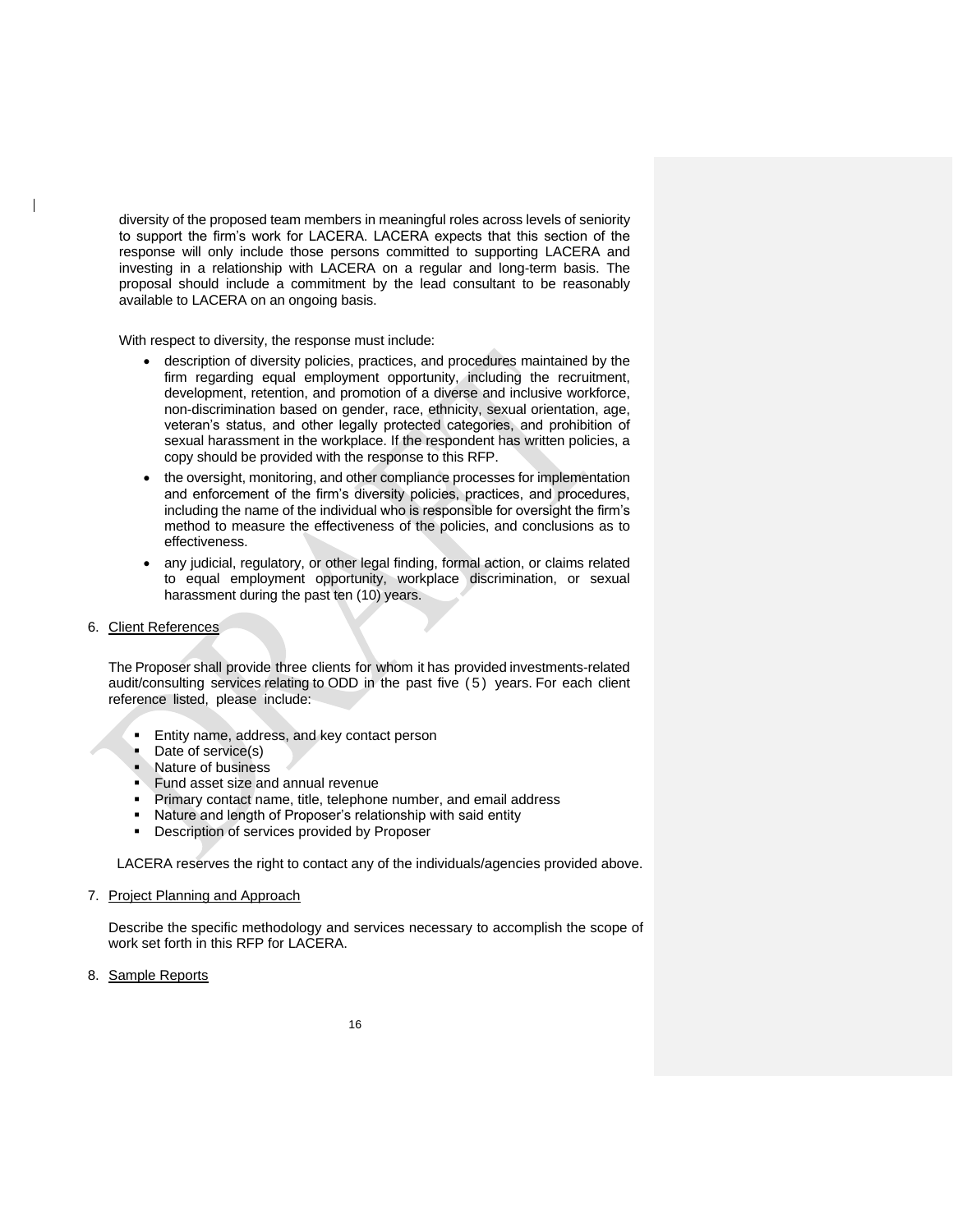Submit sample reports performing similar services to the scope in this RFP.

#### 9. Potential Conflicts

- a) Describe in detail any potential conflicts of interest related to any other client relationships if awarded the LACERA engagement.
- b) Describe any potential conflicts of interest with the proposed Engagement Director and/or Engagement Manager relative to the LACERA engagement.
- c) List any perceived conflict of interest issues you anticipate if your firm is awarded this LACERA engagement.
- d) Provide details of any other affiliates offering services to LACERA that could represent conflicts of interest. Briefly describe your firm's policies and procedures for doing business with these affiliates, while safeguarding against conflicts of interest.
- e) Describe any known relationship your Firm or any staff have with any member of LACERA's Boards, management, staff, or plan sponsors (including, but not limited to, Los Angeles County).
- f) Describe the purpose and monetary value of any gifts, travel, expenses, entertainment, or meals given to any member of the LACERA Boards, management, or staff in the last two (2) years.
- g) Describe your firm's approach to resolving potential conflict issues that may be encountered during the performance of audit or consulting services for LACERA and any special assistance that will be requested from LACERA.

#### 10. Legal Matters

- a) Describe the circumstances and status of any investigation, non-routine examination, complaint, disciplinary action, or other proceeding against your firm or any officer or principal of your firm commenced by any state or federal regulatory body or professional organization during the past five (5) years.
- b) Describe any situation whereby your firm or any officer or principal of your firm was censured or fined by any regulatory body within the last five (5) years.
- c) Describe any claims or litigation brought against your firm or any officer or principal of your firm by any entity for fraud, malpractice, misrepresentation, negligence, or similar cause of action within the last five (5) years.
- d) Describe each audit engagement with other clients, involving any member of the team that would be assigned to the LACERA, which has been the subject of litigation, arbitration, mediation, or other dispute resolution mechanisms within the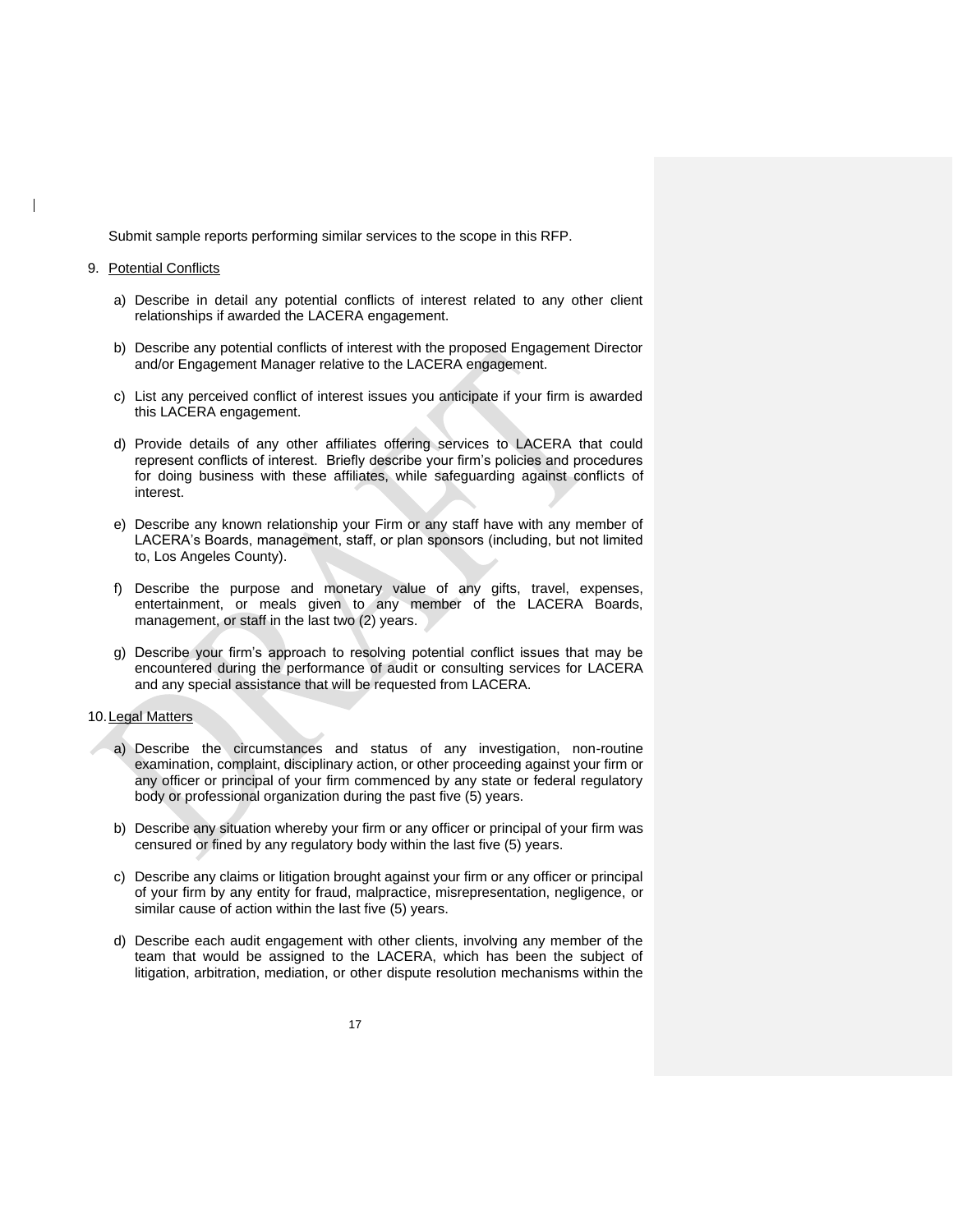past five (5) years. Identify the individual(s) involved, and provide the case name and number, the damages sought, and the outcome.

e) Describe any situation within the last five (5) years, when your firm was notified, by any actuarial consulting or actuarial auditing client, that your firm is in default of its contract, or that conditions exist jeopardizing the continuation of that contract. State the client's name, the year the notice was received, reasons for the notice, and resolutions or current status of the relationship.

#### 11.Terms and Conditions

Once a firm is selected for an engagement, the CAE will authorize staff to enter into negotiations with the approved firm(s) which will result in a formal Contract between the parties, An Audit Engagement Letter, approved by LACERA, will serve as the formal contract of services. LACERA may terminate negotiations, at its sole discretion, if it believes a satisfactory agreement cannot be negotiated. LACERA reserves the right to award a contract based upon proposals received; you should not rely upon the opportunity to alter your proposal (e.g., services to be provided, fees, etc.) during contract negotiations.

The final contract must allow LACERA to terminate (a) for its convenience upon not more than 30 days' notice and (b) for default. The contract must also include indemnity by your firm to LACERA from third party claims.

#### 12.Fee Schedules

The Proposer must submit a Fee Proposal in the format prescribed in Exhibit D.

 $H$ s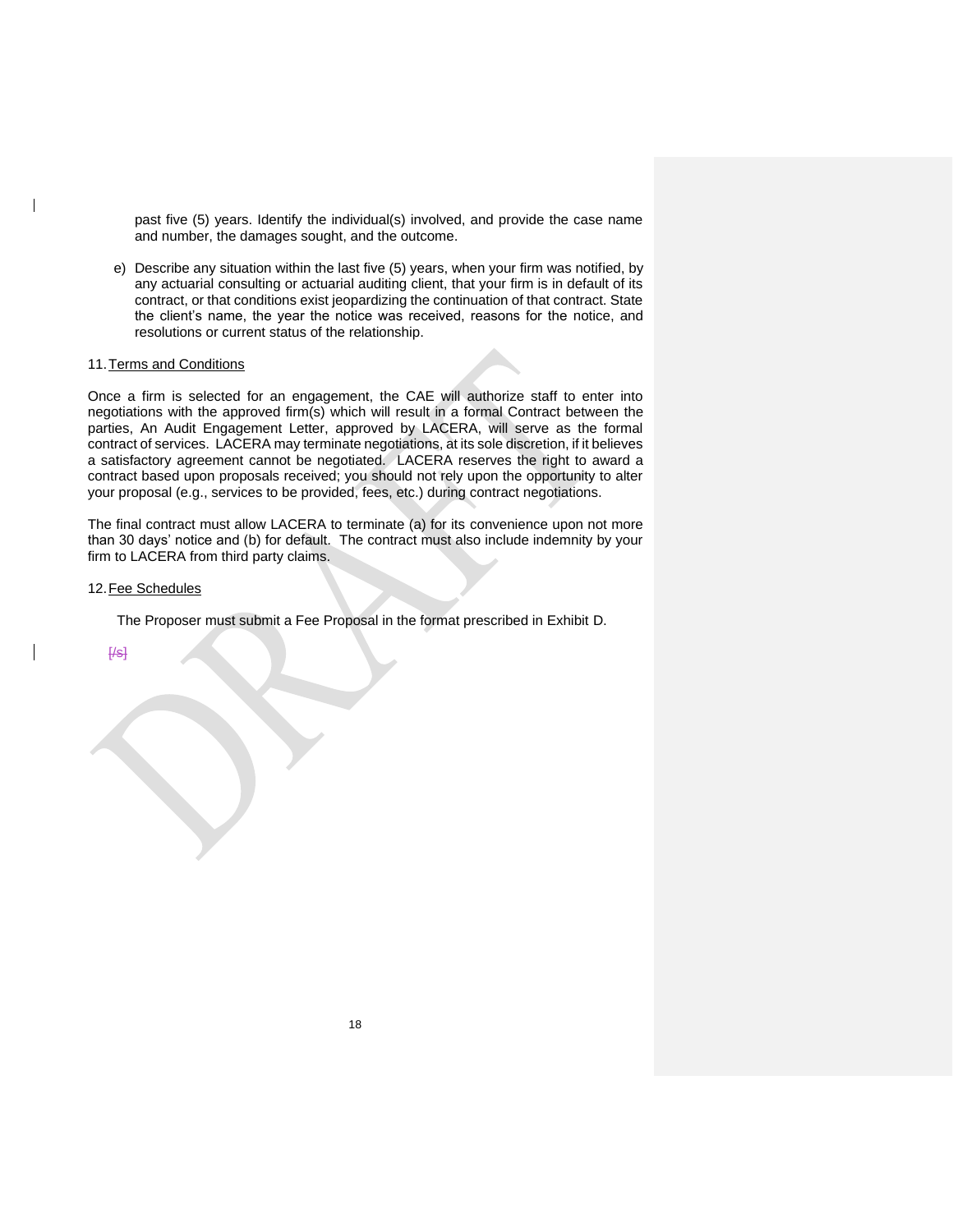#### **EXHIBIT B**

#### **MINIMUM QUALIFICATIONS CERTIFICATION (TO BE SUBMITTED ON RESPONDENT'S LETTERHEAD)**

All Respondents must sign and return this attachment, along with written evidence of how you meet each qualification. The undersigned hereby certifies that the Respondent submitting this response fulfills the minimum qualifications outlined below, as well as the requirements contained in the RFP.

#### **Minimum Qualifications include:**

| <b>Auditor Minimum Qualifications*</b>                                                                                                                                                                                                                                    | Yes | N <sub>0</sub> |
|---------------------------------------------------------------------------------------------------------------------------------------------------------------------------------------------------------------------------------------------------------------------------|-----|----------------|
| The proposing firm must have provided investment-related consulting or auditing services,<br>including ODD-related work, for a minimum of ten (10) years.                                                                                                                 |     |                |
| The proposed team should have extensive experience performing ODD on behalf of<br>institutional clients. The team leader must have performed ODD-related work within the<br>past ten $(10)$ years and each team member must have at least five $(5)$ years of experience. |     |                |
| Key Personnel (Director, Manager/Supervisor) with planning and supervisory<br>responsibilities must have at least ten $(10)$ years of experience in the applied for specialty<br>areas set forth in this RFP.                                                             |     |                |

\* LACERA reserves the right to grant exceptions to the minimum qualifications with appropriate explanation and in our sole discretion.

#### **The undersigned hereby certifies that they are an individual authorized to bind the Firm contractually, and said signature authorizes verification of this information.**

Authorized Signature Date

Name and Title (please print)

Name of Firm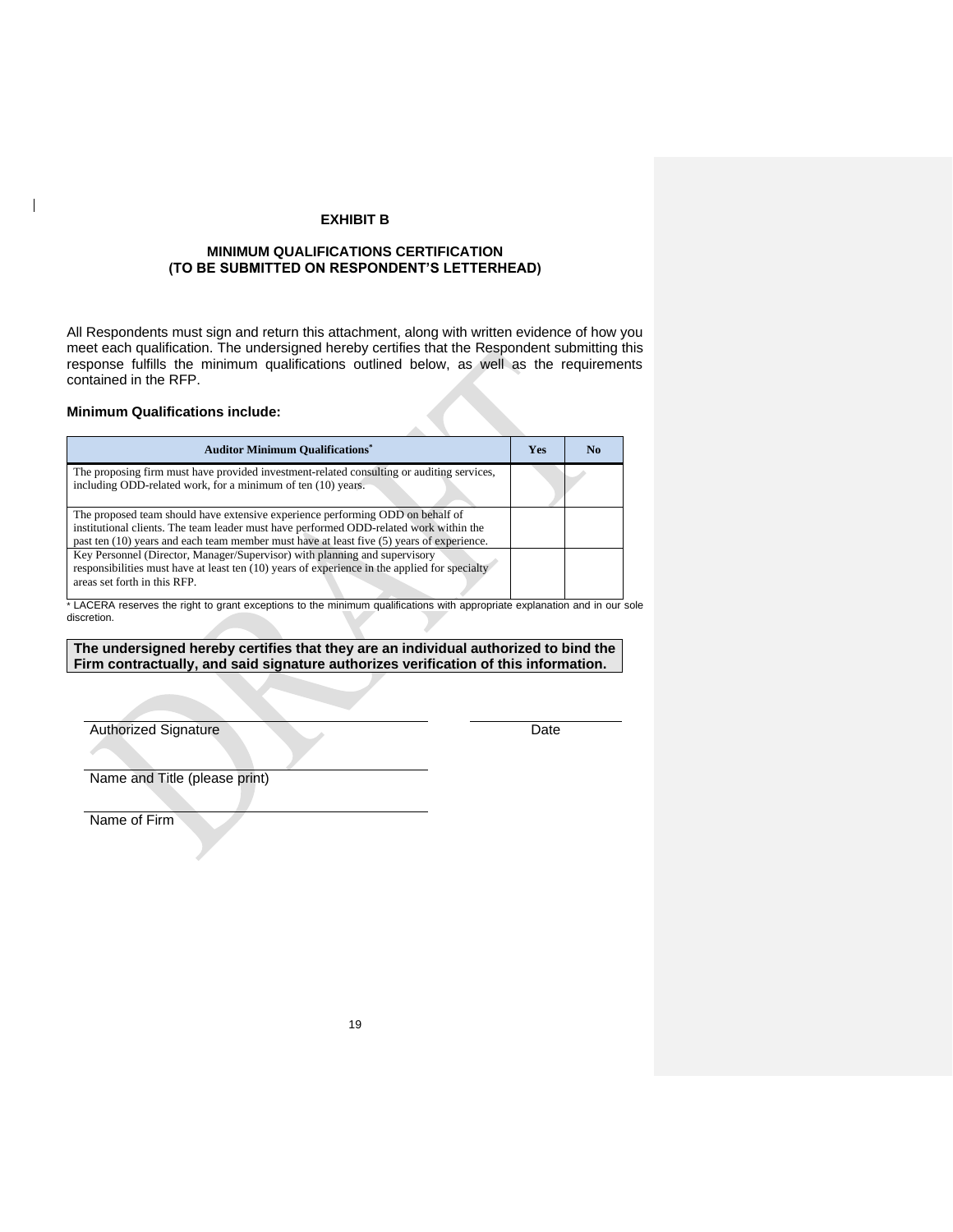#### **EXHIBIT C**

#### **STATEMENT OF WORK**

All services performed by the contractor shall be under the direction of, and approved by, the Chief Audit Executive or designee.

ODD is performed both pre- and post-investment. Pre-investment ODD is the process of evaluating whether the investment manager has the necessary operational capabilities, controls, and framework to execute on the investment mandate that LACERA is considering. Along with investment due diligence (IDD), ODD is an important component of the decision to invest. Post-investment ODD is the process of evaluating whether the investment manager continues to have the necessary operational capabilities, controls, and framework to execute on the investment mandate that LACERA hired the manager to perform.

The scope of work should include but is not limited to assessing the following:

Review of the effectiveness of ODD in the execution of LACERA's investment program.

- Pre-investment ODD.
- Post-investment/ongoing ODD.

Consideration in both pre-investment and post-investment ODD should be given to:

- Evaluating the effectiveness, frequency, and degree/comprehensiveness of ODD performed.
- Assessing the effectiveness of reliance by LACERA staff on investment consultants and third parties for the performance of ODD in asset classes where those resources are available.
- Completeness and comprehensiveness of ODD documentation.
- Assessing whether the ODD Program covers all appropriate risk factors. Examples may include internal controls over operational processes, investment operations, infrastructure and business continuity, compliance, risk management, disclosures, manager organization, fund terms, custody and counterparties, valuation policies, financial statements, and Form ADVs.
- Evaluation of ODD for internal investment operations.
- Communication of ODD efforts to the Board of Investments and utilization of data in managing portfolio.

Input of best practices in managing an effective ODD program.

Within the Investment Policy Statement (IPS), page 16 of the IPS provides additional background, specifically a breakdown of LACERA's asset allocation to various categories and the target weights. Please reference LACERA's Investment Policy Statement a[thttps://www.lacera.com/sites/default/files/assets/documents/general/invest\\_policy\\_stmt\\_03](https://www.lacera.com/sites/default/files/assets/documents/general/invest_policy_stmt_031921.pdf) [1921.pdf](https://www.lacera.com/sites/default/files/assets/documents/general/invest_policy_stmt_031921.pdf)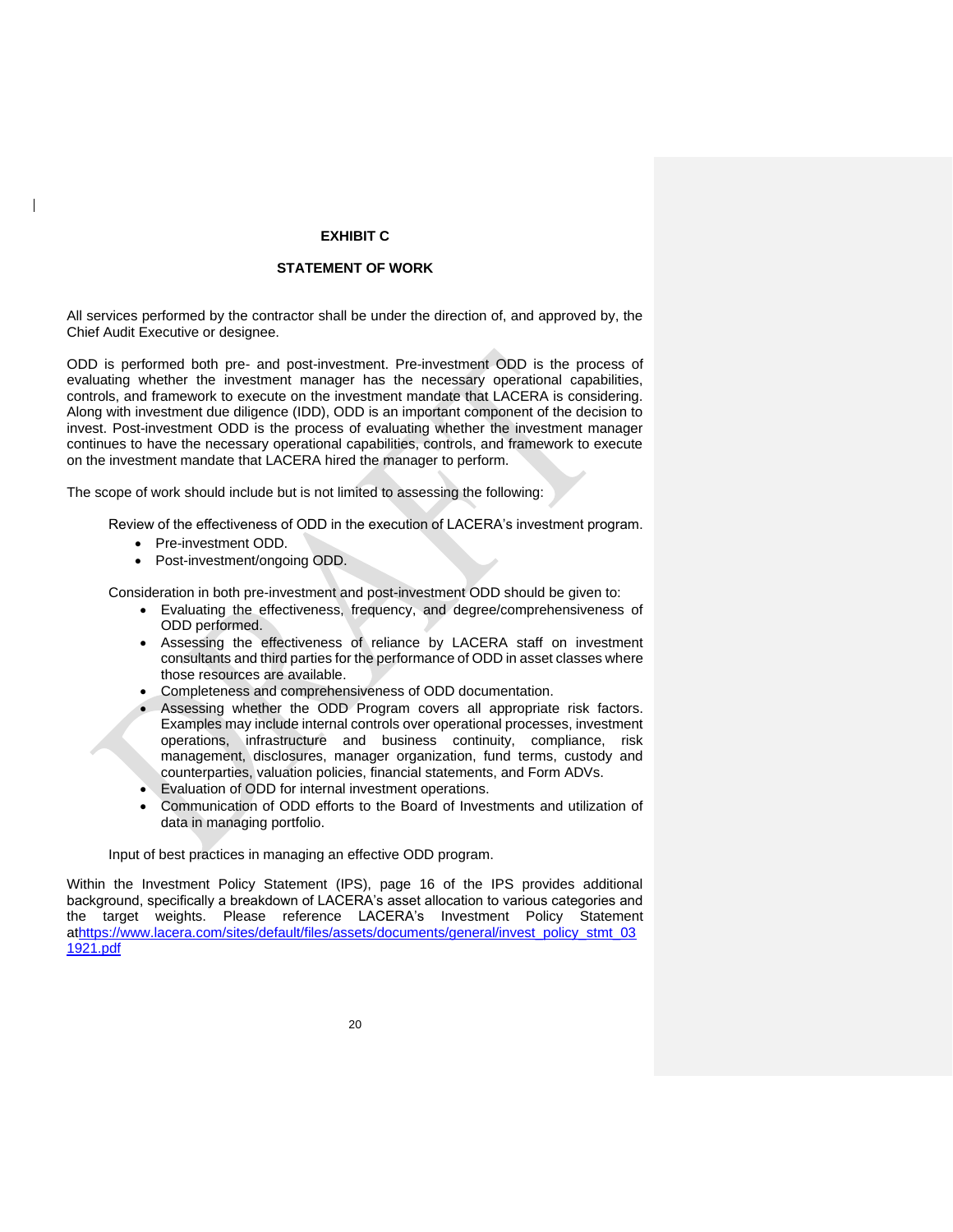#### **EXHIBIT D**

#### **FEE SCHEDULE**

Proposer must complete the following table with maximum hourly rates for all relevant staff levels. Travel and per diem will be in accordance with LACERA's Education and Travel Policy. Proposer must complete all boxes for the proposing work area(s).

#### **Proposed Fee Schedule Firm Name**

 $\overline{\phantom{a}}$ 

| <b>Position/Hourly Rate</b> |       | Partner |       | Manager |       | Senior |       | Staff |       | Subtotal     |
|-----------------------------|-------|---------|-------|---------|-------|--------|-------|-------|-------|--------------|
| Engagement                  | Hours | Cost    | Hours | Cost    | Hours | Cost   | Hours | Cost  | Hours | Cost         |
|                             |       |         |       |         |       |        |       |       |       |              |
|                             |       |         |       |         |       |        |       |       |       |              |
|                             |       |         |       |         |       |        |       |       |       |              |
| <b>Other Fees</b>           | 0.0   | \$0     | 0.0   | \$0     | 0.0   | \$0    | 0.0   | \$0   | 0.0   | $30^{\circ}$ |
| <b>Estimated Travel</b>     |       |         |       |         |       |        |       |       |       |              |
|                             |       |         |       |         |       |        |       |       |       |              |
| <b>Travel Costs</b>         |       | \$0     |       | \$0     |       | \$0    |       | \$0   | Total | \$0          |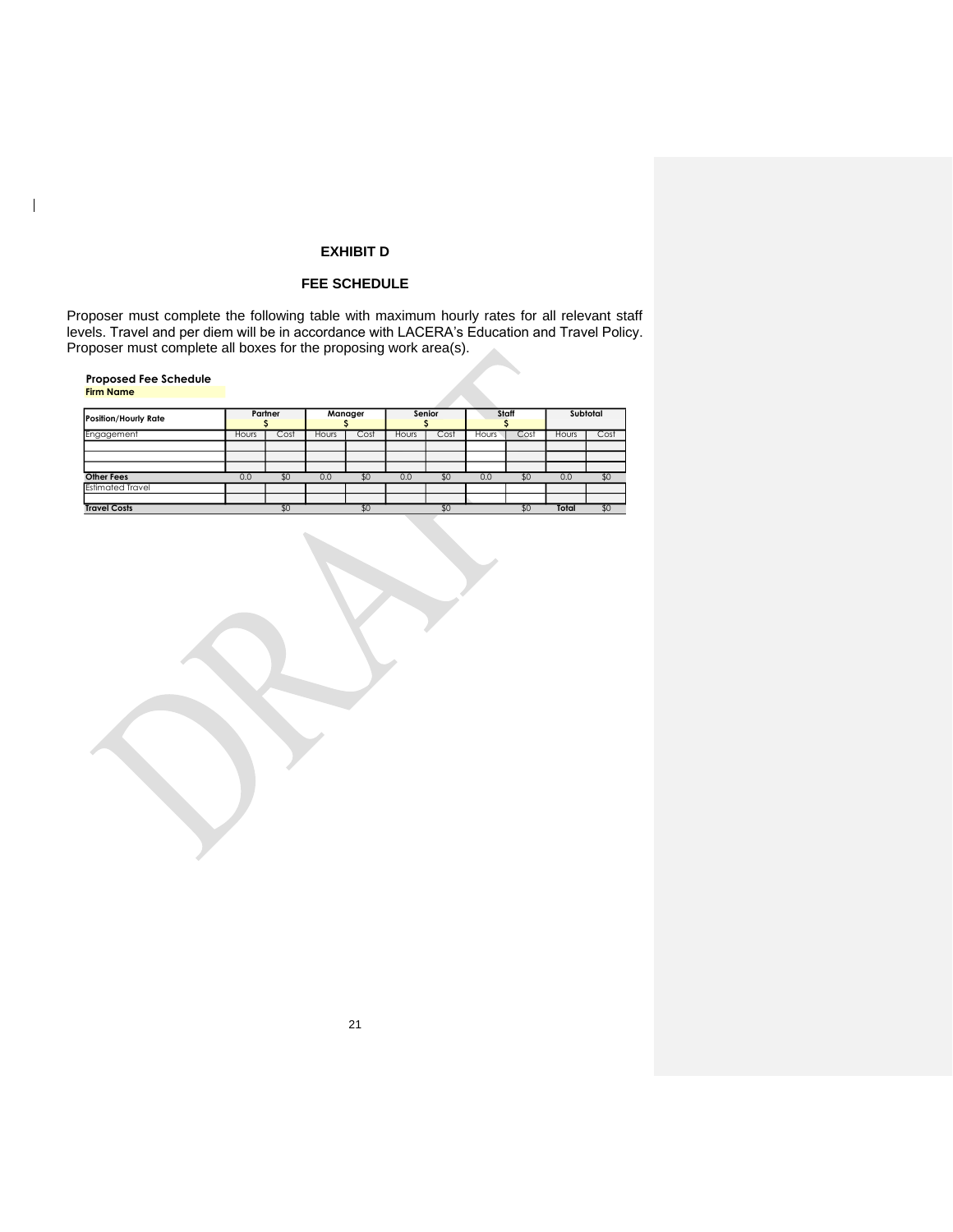#### **EXHIBIT E**

#### **AGREEMENT FOR SERVICES**

THIS IS THE GENERAL FORM AND CONTENT OF THE CONTRACT LACERA INTENDS TO USE. IN SUBMITTING A PROPOSAL WITHOUT COMMENT ON THE CONTRACT, THE BIDDER WILL BE DEEMED TO HAVE AGREED TO EACH CLAUSE IN THE AGREEMENT BELOW (AND TO NOT SEEK ANY MODIFICATIONS TO THE AGREEMENT), UNLESS BIDDER'S PROPOSAL IDENTIFIES AN OBJECTION OR INCLUSION, SETS FORTH THE BASIS FOR THE OBJECTION OR INCLUSION, AND PROVIDES SUBSTITUTE LANGUAGE TO MAKE THE CLAUSE ACCEPTABLE TO BIDDER.

LACERA RESERVES THE UNILATERAL RIGHT IN ITS SOLE DISCRETION TO MAKE CHANGES TO THE CONTRACT PRIOR TO EXECUTION, WHICH CHANGES WILL NOT PROVIDE BIDDER WITH AN OPPORTUNITY TO MAKE FURTHER CHANGES TO THE OTHER TERMS OF THE CONTRACT.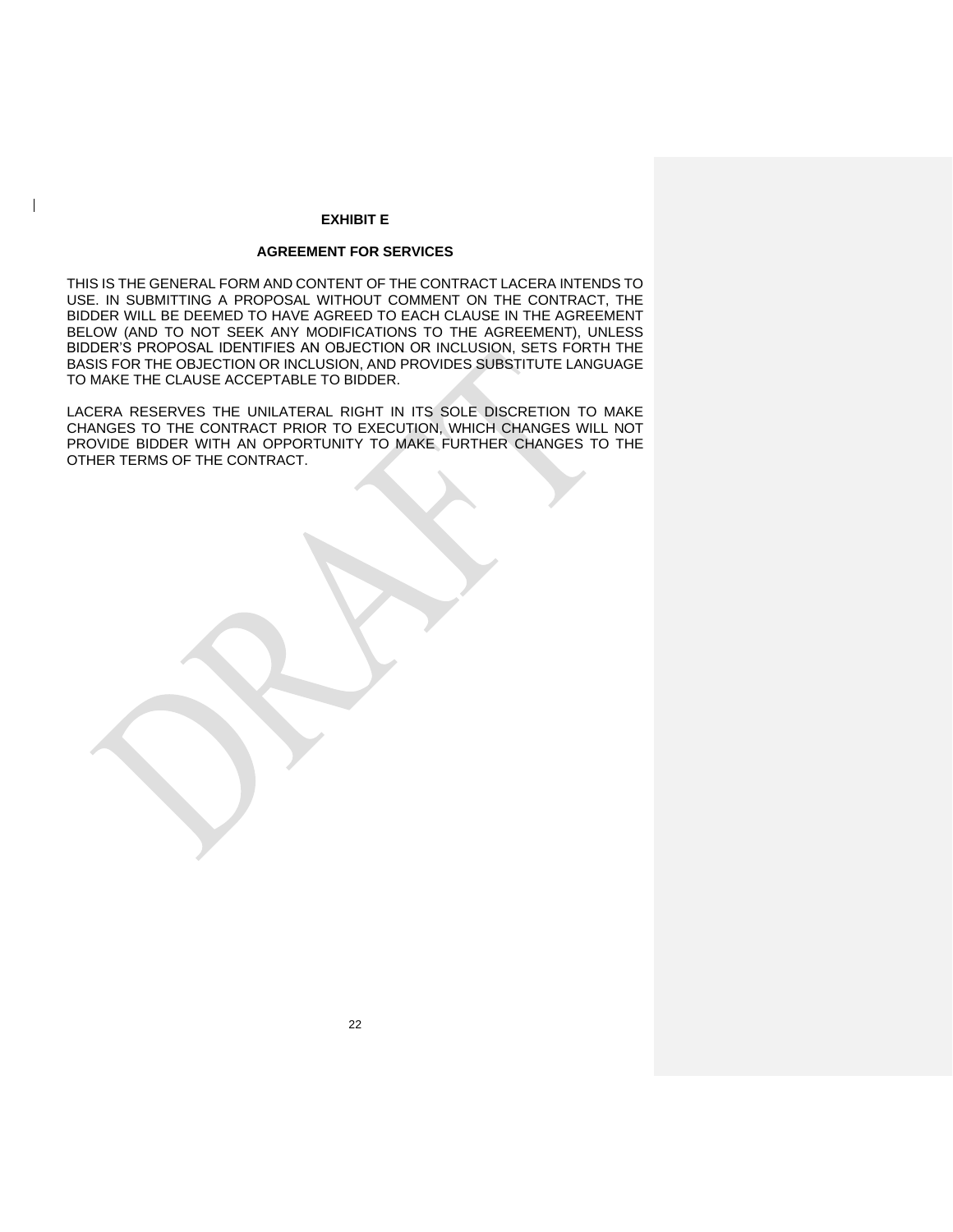#### **CONTRACT FOR CONSULTING REVIEW**

This Contract an Investments Operational Due Diligence Review ("Contract") is made and entered into by and between Los Angeles County Employees Retirement Association ("LACERA") and [NAME] ("Consultant") and is effective as of the date shown in Section 5.

#### **Recitals**

LACERA seeks the services of a company to provide an assessment and evaluation of LACERA's ODD processes, both pre-investment and post-investment.

Consultant represents that they have extensive experience performing, advising, or evaluating ODD on behalf of institutional clients.

#### **Contract**

#### 1. Services to be Provided.

1.1 Consultant agrees to perform the services ("Services") described in the Statement of Work ("Statement of Work") attached to this Contract as Attachment A.

1.2 Consultant agrees to perform the Services at LACERA's offices, and with LACERA's consent, via telephone or email, and when appropriate, at a location of Consultant's choice.

1.3 All writings, including the final report, prepared or furnished by Consultant to LACERA in the performance of this Contract shall be the exclusive property of LACERA and may be used and publicly distributed by LACERA, as LACERA deems appropriate.

1.4 Consultant's quality of service will be at least equivalent to that which Consultant provides to other clients it serves in the same capacity. Consultant will be held to the same standard of care, skill, prudence, and diligence that applies to other experts practicing in a like enterprise.

#### 2 Independent Contractor.

2.1 Consultant agrees to perform the Services as an independent contractor and agrees they will be always acting as such. Neither party intends, and this Contract may not to be construed, to create any relationship of agent, servant, employee, partnership, joint venture, or association between Consultant and LACERA. Consultant is not and will not be deemed to be for any purpose (including, without limitation, Workers' Compensation) an employee of Los Angeles County (the "County"). Consultant is not entitled to any rights, benefits, or privileges of County employees. Consultant is not eligible to participate in any insurance, savings, pension or deferred compensation offered by LACERA or the County.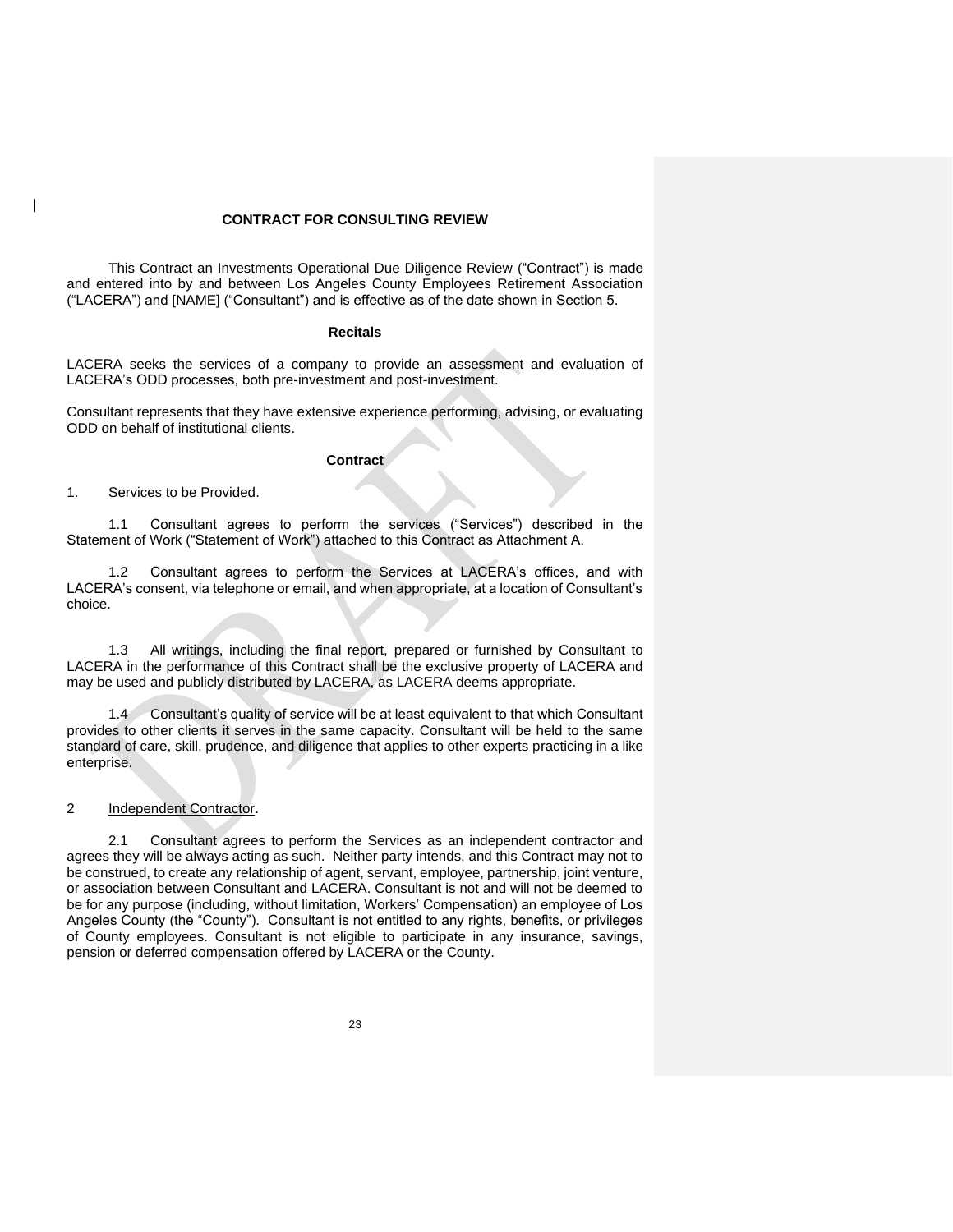2.2 Consultant has no power or authority to assume or create any obligation or responsibility, express or implied, on behalf of LACERA or the County, or to bind LACERA or the County in any way whatsoever.

2.3 Consultant accepts full and complete responsibility for filing all tax returns and paying all taxes, which may be required, or due for payments received from LACERA under this Contract. LACERA will memorialize payments for Consultant's services on a Form 1099.

2.4 Consultant represents and warrants that it will comply with all applicable federal, state, and local laws, including without limitation, those laws respecting business licenses, withholding, reporting, and payment of taxes. Consultant further represents and warrants that it will report any income accruing to it from this Contract to the appropriate taxing authorities.

#### 3. LACERA's Project Director.

LACERA's Project Director, or designee, has responsibility for determining whether the Services are performed to LACERA's satisfaction. LACERA's Project Director is Richard Bendall.

#### 4. Indemnification and Insurance.

4.1 Consultant shall indemnify, defend and save harmless LACERA, its agents, officers and employees from and against any and all liability, damage, suit, cost of suit, or expense, including defense costs and attorney's fees, arising out of or connected with claims for damages of any nature whatsoever arising from or connected with Consultant's operations or its services, including, without limitation, claims for bodily injury, death, personal injury, or property damage, including damage to Consultant's property.

4.2. Without limiting Consultant's obligations to indemnify LACERA, Consultant will provide and maintain at its own expense during the term of this Contract the programs of insurance programs specified in this Contract. Such insurance will be primary and not contributing with any other insurance of self-insurance programs maintained by LACERA, and Consultant agrees to provide and maintain such insurance at its own cost and expense.

4.2.1 Certificate(s) or other evidence of coverage satisfactory to LACERA shall be delivered prior to commencing services under this Contract to:

> Kathryn Ton LACERA 300 N. Lake Avenue, Suite 840 Pasadena, CA 91101-4199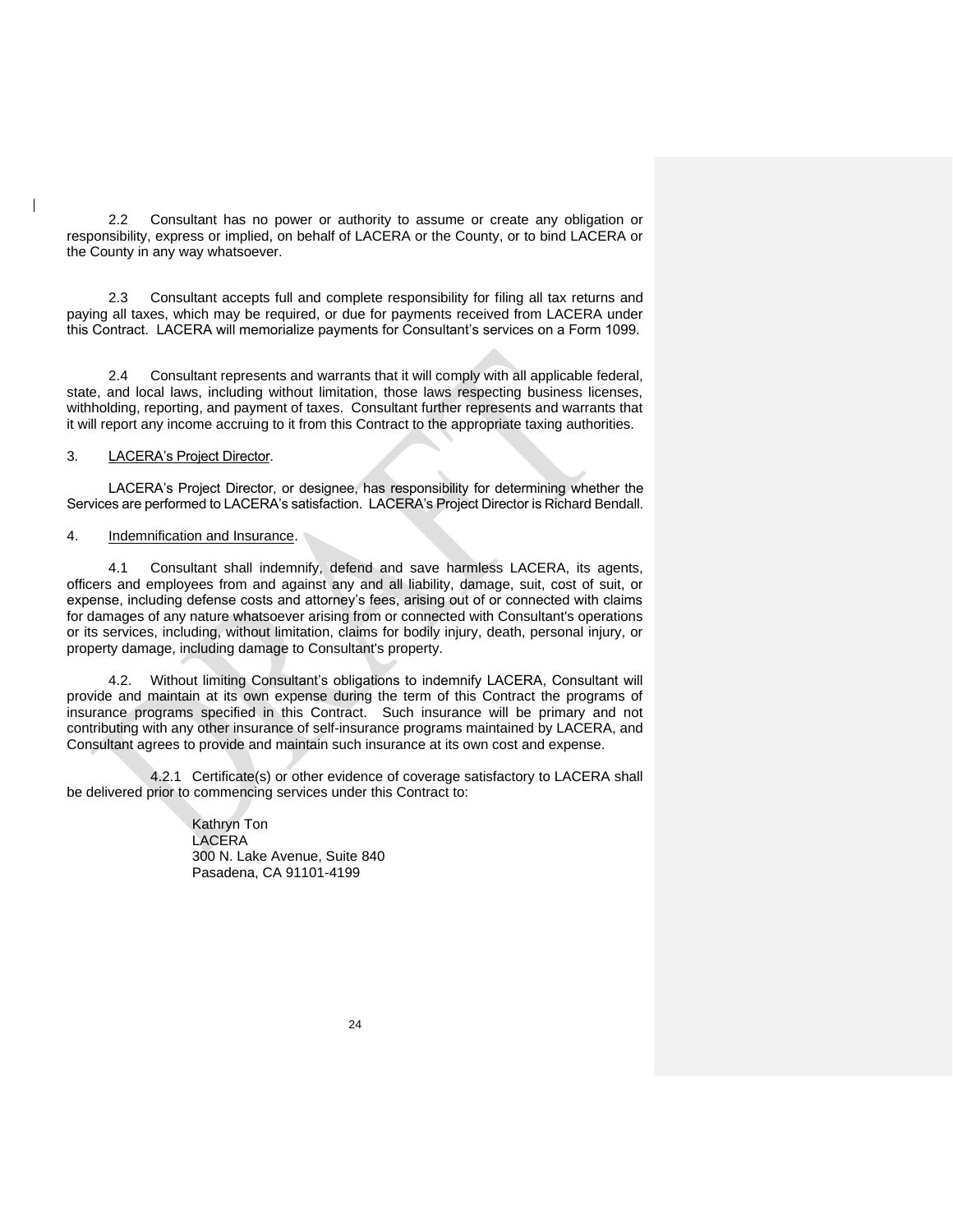4.3 Such certificates or other evidence shall:

4.3.1 Specifically identify this Contract.

4.3.2 Clearly evidence all coverage's required in this Contract.

4.3.3. Contain the express condition that LACERA is to be given written notice by mail at least 45 days in advance of cancellation for all policies, or, alternatively, in the event the insurers that otherwise provide satisfactory insurance hereunder do not assume third-party notification provisions, Consultant hereby agrees to notify LACERA at least 45 days in advance of any cancellation of any of the policies provided for herein.

4.3.4 Include copies of the additional insured endorsement to the commercial general liability policy, adding that LACERA, its trustees, officers and employees as insureds for all activities arising from this Contract.

4.3.5 Self-Insured Retentions must be declared to and approved by the LACERA. LACERA may require Consultant to purchase coverage with no retention or provide proof of ability to pay losses and related investigations, claim administration, and defense expenses within the retention. The policy language shall provide, or be endorsed to provide, that the self-insured retention will be satisfied by the named Consultant

4.3.6 LACERA reserves the right to modify these requirements, including limits, based on the nature of the risk, prior experience, insurer, coverage, or other special circumstances.

4.4 Insurer Financial Ratings. Insurance is to be provided by an insurance company acceptable to LACERA with an A.M. Best rating of not less than A-, X, unless otherwise approved by LACERA.

4.5 Failure to Maintain Coverage. Consultant's failure to maintain the required insurance, or to provide evidence of insurance coverage acceptable to LACERA, shall constitute a material breach of the contract upon which LACERA may immediately terminate or suspend this Contract. LACERA, at its sole option, may obtain damages from Consultant resulting from said breach.

4.6 Compensation for LACERA Costs. In the event that Consultant fails to comply with any of the indemnification or insurance requirements of this Contract, and such failure to comply results in any costs to LACERA, Consultant shall pay full compensation for all costs incurred by LACERA.

4.7 Cooperation Regarding Insurance. LACERA may elect to procure insurance against loss or damage it may sustain in connection with Consultant's performance under this Contract. Consultant will promptly cooperate with any reasonable request for information regarding Consultant which is required to obtain such insurance.

4.8 Survival of Obligations. Consultant's obligations under this Section 4 shall survive expiration or termination of this Contract.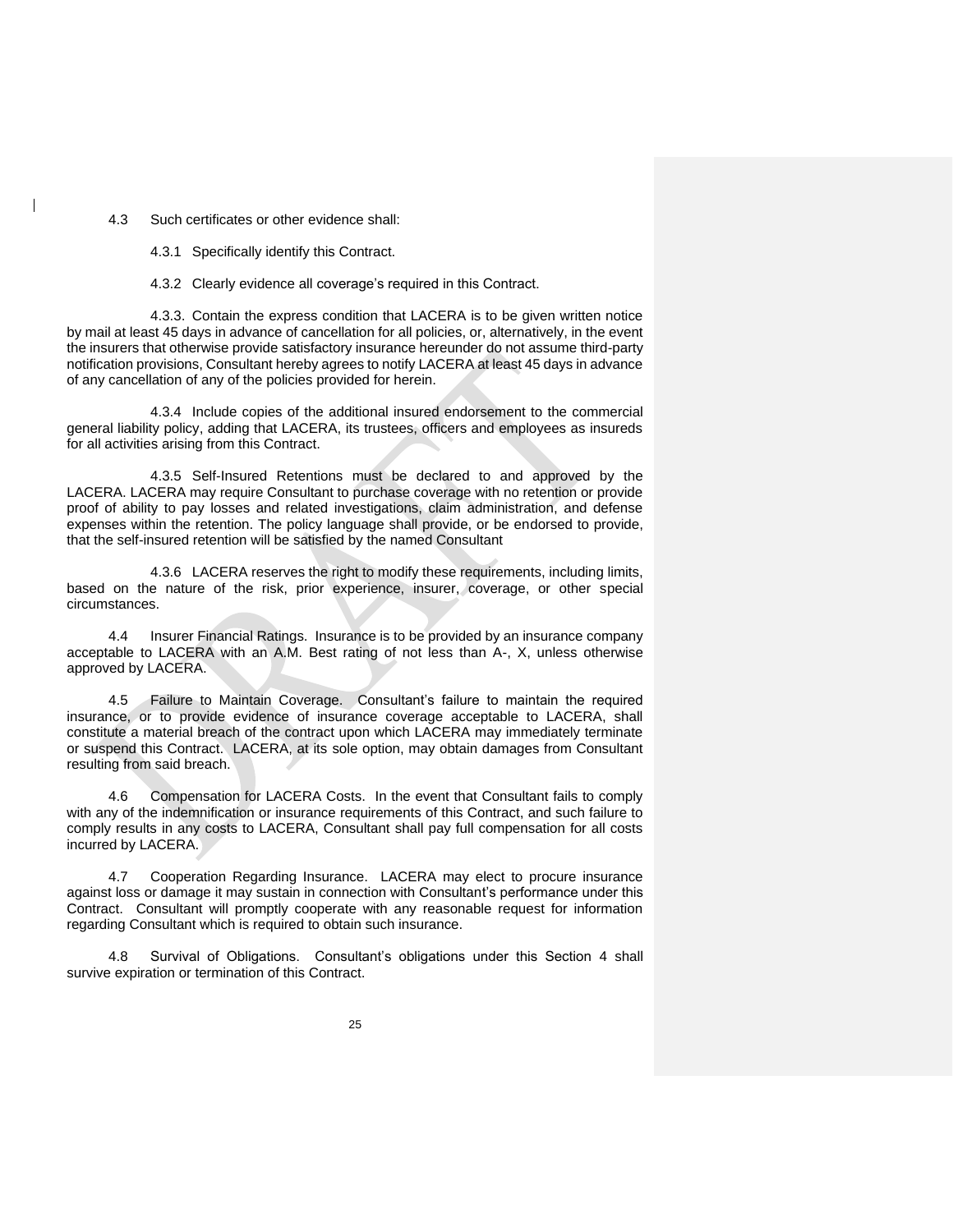4.9 Commercial General Liability. Consultant shall provide and maintain a Commercial General Liability insurance policy, which names LACERA as additional insured. Such policy shall cover legal liability for bodily injury and property damage arising out of Consultant's business operations and services that Consultant provides pursuant to this Contract. Such policy shall include, without limitation, endorsements for Property Damage, Premises-Operations, Products/Completed Operations, Contractual, and Personal/Advertising Injury with a limit of at least \$1,000,000 per occurrence and an annual aggregate of at least 2,000,000. If such insurance is written on a Claims Made Form, such insurance shall be endorsed providing an extended reporting period of not less than five (5) years following termination or expiration of this Contract.

4.10 Auto Liability. Consultant shall provide and maintain a comprehensive auto liability insurance policy endorsed for all "owned", "non-owned", and "hired" vehicles, or coverage for any "auto", with a combined single limit of not less than One Million Dollars (\$1,000,000) per accident.

4.11 Workers' Compensation. Consultant shall bear sole responsibility and liability for furnishing Workers' Compensation benefits to Consultant's employees for injuries arising from or connected with any services provided to LACERA under this Contract. Consultant shall provide and maintain a program of Workers' Compensation, in an amount and form to meet all applicable statutory requirements. In all cases, worker's compensation insurance also shall include Employer's Liability Insurance with limits of not less than \$1,000,000, each accident, and \$1,000,000, disease, covering all of Consultant's employees.

4.12 Errors and Omissions. Consultant shall provide and maintain insurance covering liability arising from any error, omission, negligent or wrongful act of the Consultant, its officers, employees or Agents, with limits of at least \$1,000,000 per claim and an annual aggregate of at least \$2,000,000. The coverage also shall provide an extended one-year reporting period commencing upon termination or cancellation of this Contract.

4.13 Cyber Liability Insurance. Without limiting any of the obligations or liabilities of Consultant, Consultant shall carry and maintain, at its own expense including any applicable deductibles or retention, Cyber Liability insurance with limits of not less than \$2,000,000 for each occurrence and an annual aggregate of \$5,000,000 covering claims involving privacy violations, information theft, damage to or destruction of electronic information, intentional and/or unintentional release of private information, alteration of electronic information, extortion and network security. The policy coverage shall include, but not be limited to:

4.13.1 Privacy Liability Coverage. This coverage shall include LACERA and its members for breaches of their private information in the case of a data breach.

4.13.2 Notification Costs. This coverage shall cover the costs of notifying third parties and LACERA members potentially affected by a data breach.

4.13.3 Crisis Management. This coverage shall include the costs of managing the public relations outfall from most data breach scenarios.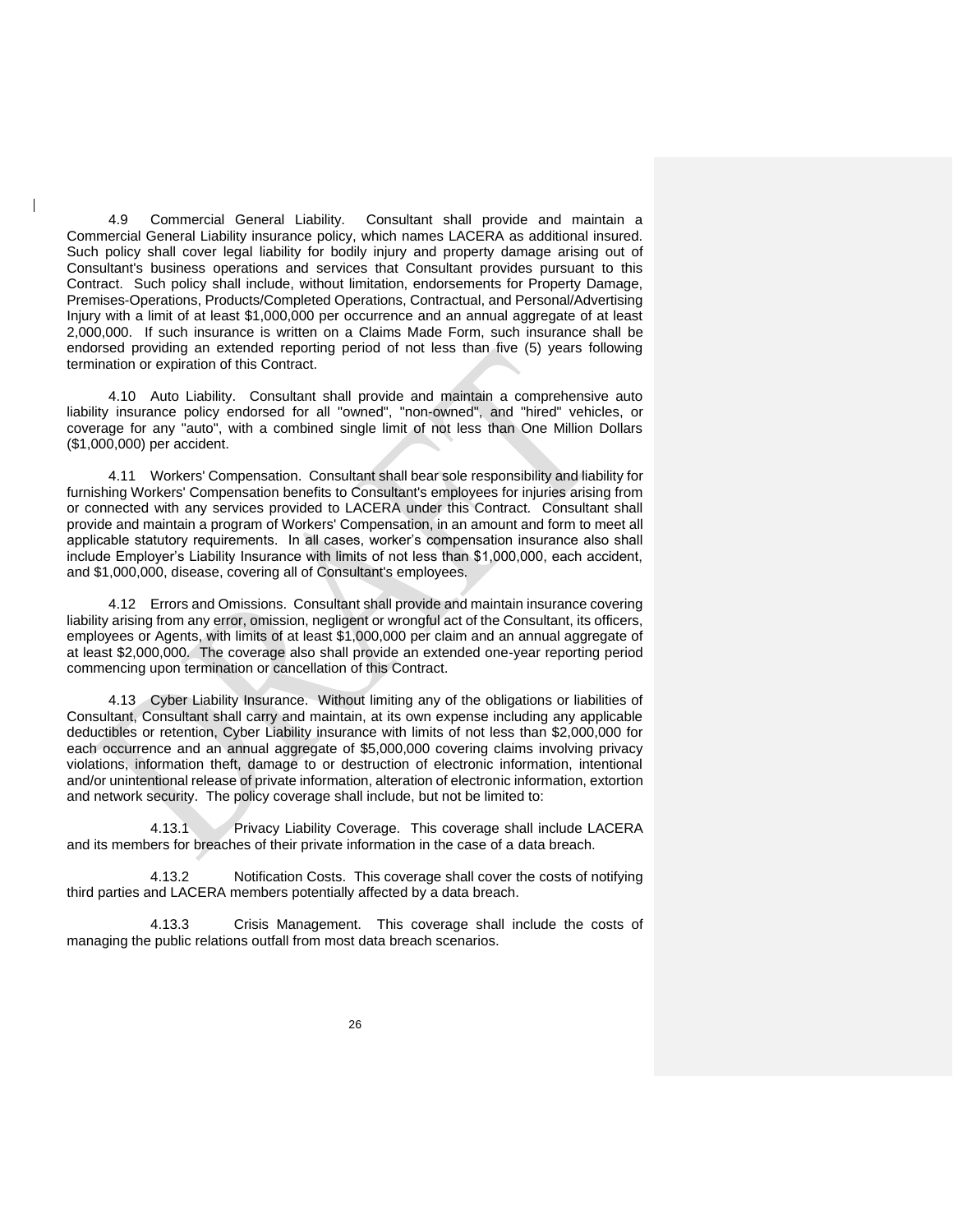4.13.4 Credit/Identity Monitoring. This coverage shall include coverage for affected members for at least 24 months or the minimum legally required period, whichever is longer.

4.13.5 Theft and Fraud Coverage. This coverage shall include the costs of theft or destruction of the LACERA's data and theft of funds.

4.13.6 Network and Business Interruption. This coverage shall include any expense due to an intentional interruption of the LACERA's computer systems.

4.13.7 Data Loss and Restoration. This coverage shall include the costs of diagnosing and repairing the cause of the loss and restoring all data.

#### 5. Term.

The term of this Agreement commences on the EFFECTIVE DATE and continues through [DATE]. LACERA may terminate this Agreement for its convenience by giving CONSULTANT at least 30 days prior written notice of termination. CONSULTANT may terminate the Agreement for his convenience by giving LACERA's Committee at least 30 days prior written notice of termination

#### 6. Non-Exclusive Services.

This Contract is not exclusive. Consultant has the right to perform services for others during the term of this Contract, but Consultant agrees not to engage in any business, work or services of any kind under contract, or otherwise, for any person, organization or agency, which in the opinion of LACERA is detrimental to the interests of LACERA or that would materially interfere with the performance of the Services. Consultant agrees to disclose such information regarding business, work or services they perform on behalf of any person, organization or agency as LACERA may reasonably require verifying Consultant's compliance with this Section.

#### 7. Compensation.

LACERA agrees to pay Consultant according to the Fee Schedule attached as Attachment B for performing the Services. Consultant's expenses are included in the compensation described in Attachment B and therefore Consultant is not entitled to any separate reimbursement for any expenses incurred by it in discharging its duties under this Contract, unless otherwise agreed by LACERA.

#### 8. Invoices.

Consultant agrees to submit invoices to LACERA's Project Director, in arrears, by the tenth day of each calendar month for Services performed during the previous calendar month. Each invoice must (a) describe in detail the Services performed and expenses incurred by Consultant during the invoice period, (b) show the cumulative charges year-to-date (based on a fiscal year beginning July 1) for all Services and expenses, and (c) include such other information as LACERA may reasonably request. Each invoice will be payable within thirty days of receipt by LACERA. If LACERA's Project Director disputes any portion of an invoice,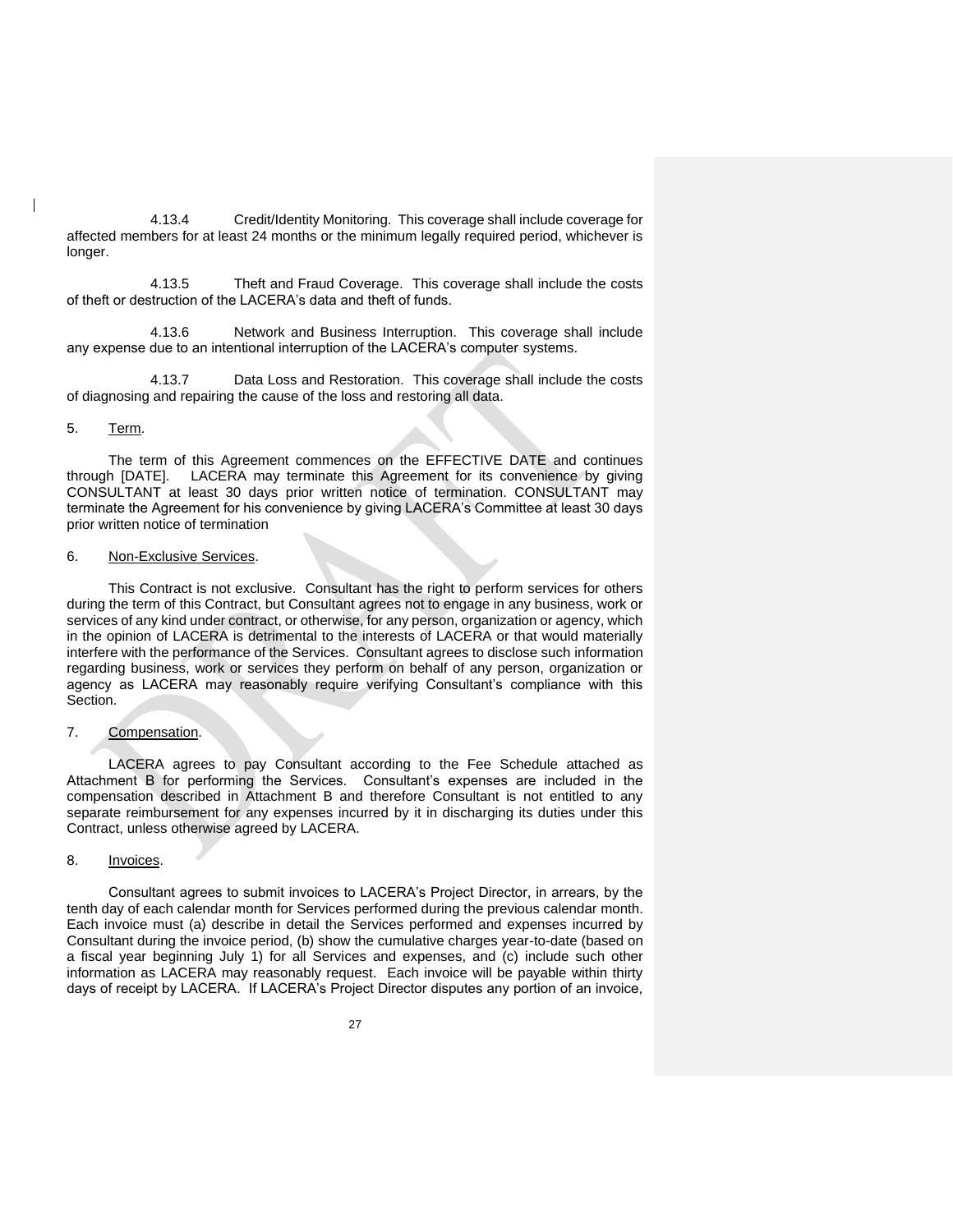however, LACERA will pay the undisputed portion only and notify Consultant in writing of the disputed portion. Consultant and LACERA agree to act in good faith to resolve such disputes.

#### 9. Contract Not Assignable.

Consultant may not assign any of its rights, duties, or obligations under this Contract without the prior written consent of LACERA, which LACERA may grant or withhold in its sole discretion.

#### 10. Confidentiality.

10.1 Confidential Information. Consultant understands that, during the performance of this Contract, it will have access to confidential and proprietary LACERA information, policies and procedures, benefits, business practices, and technology concerning LACERA's operations, as well as sensitive confidential member information and business critical nonmember information (collectively, "Confidential Information"). For clarity, Confidential Information includes all information of any and every kind provided to Consultant, regardless of whether it may previously have been disclosed by LACERA or others in other contexts, in that LACERA needs to know to whom, when, where, and how all of its information has been disseminated and reserves to itself the right to determine to whom, when, where, and how such information is released. Confidential Information further includes all information related in any way to LACERA provided to Consultant.

Confidential Information may be provided to Consultant or generated or stored by Consultant in written, electronic, verbal, and all others forms. Consultant understands and agrees that:

10.1.1 Consultant shall not disclose Confidential Information to any person within its organization except those persons required to perform the services of the Contract.

10.1.2 Consultant shall not disclose Confidential Information to any third party without LACERA's advance written approval.

10.1.3 Consultant's agreement not to disclose Confidential Information includes an agreement not to disclose information even on a no-names basis.

10.1.4 Consultant will use best efforts, including but not limited to the highest level of care Consultant accords to its own most sensitive information and the most sensitive information of its other clients, to secure and maintain the confidential nature of the Confidential Information.

10.1.5 Consultant will not use the Confidential Information for any purpose other than to perform the services required by this Contract. This confidentiality provision will survive the termination of the Contract.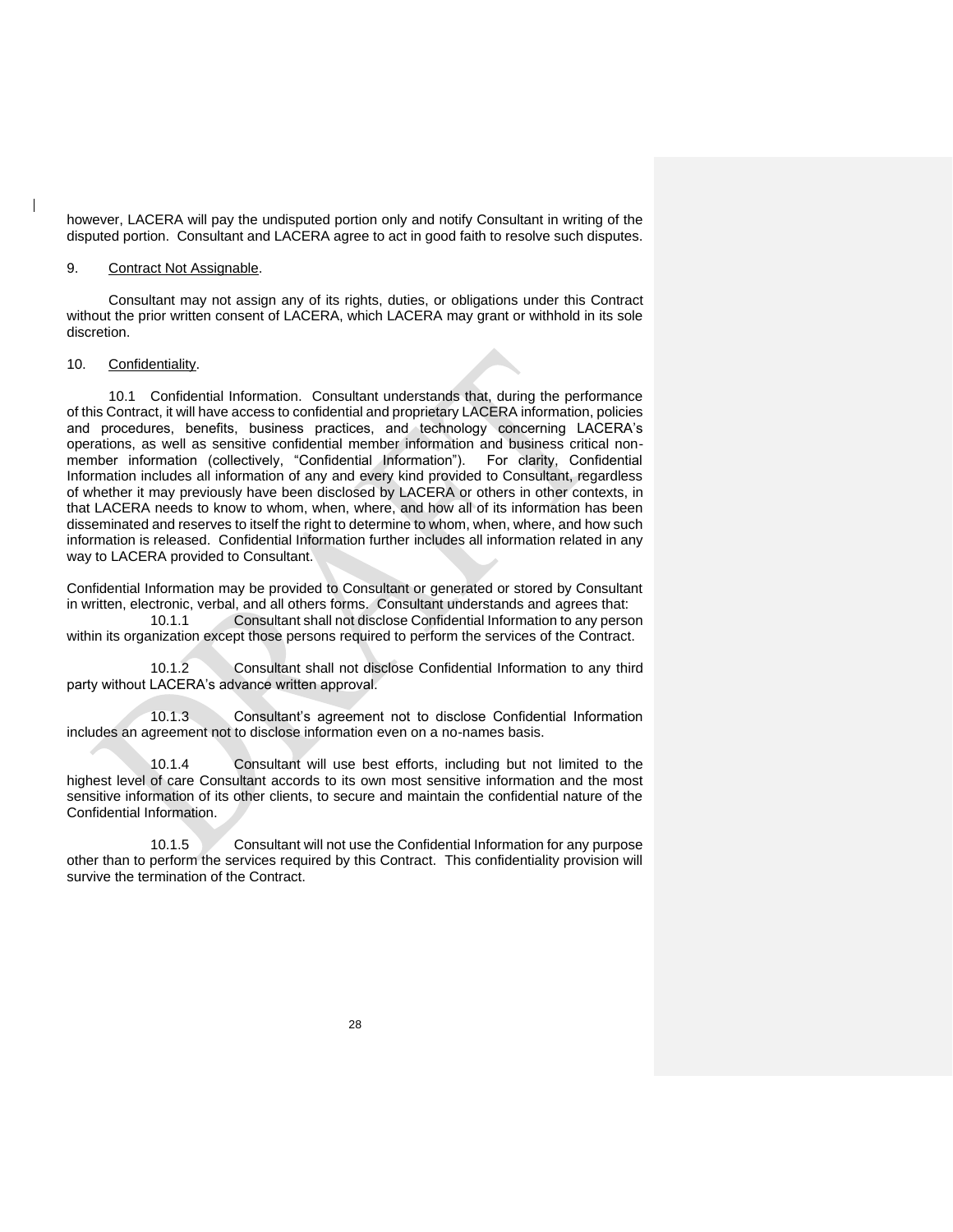#### 11. Nondiscrimination.

Consultant hereby promises and agrees that it will comply with Subchapter VII of the Civil Rights Act of 1964, 43USC Section 2000e through 2000e (17), to the end that no person shall, on grounds of race, creed, color, sex, or national origin, be excluded from participation in, be denied the benefits of, or be otherwise subjected to discrimination under this Contract, or under any project, program or activity supported by this Contract.

Consultant shall take affirmative action to ensure that applicants and employees are treated in an unbiased manner without regard to their race, color, religion, sex, age, ancestry, or national origin, physical or mental handicap, marital status, or political affiliation. Such action shall include, but not be limited to, the following: employment, upgrading, demotion or transfer; recruitment or recruitment advertising; layoff or termination; rates of pay or other forms of compensation; and selection for training, including apprenticeship.

#### 12. Compliance with Laws.

Consultant shall comply with all applicable Federal, State and local laws, rules, regulations, ordinances, and directives, and all provisions required to be included in this Contract are incorporated by this reference. Consultant shall indemnify and hold LACERA harmless from any loss, damage or liability resulting from a violation by Consultant of any such laws, rules, regulations, ordinances, and directives.

#### 13. Conflict of Interest.

No officer or employee of LACERA whose position enables them to influence the award of this Contract or any competing agreement, and no spouse or economic dependent of such officer or employee shall be employed in any capacity or in any way remunerated by Consultant or have any direct or indirect financial interest in this Contract or in Consultant.

#### 14. Modifications.

Any modification to this Contract must be in writing, signed by Consultant and LACERA, to be effective.

#### 15. Termination for Default.

Services performed under this Contract may be terminated in whole or in part by LACERA providing to Consultant a written Notice of Default if (1) Consultant fails to perform the services within the time specified in this Contract or any extension approved by LACERA, or (2) Consultant fails to perform any other covenant or condition of this Contract, or (3) Consultant fails to make progress so as to endanger its performance under this Contract.

Consultant shall have ten (10) calendar days from the date of the Notice of Default in which to cure the Default(s), however, in its sole discretion, LACERA may extend this period or authorize a longer period for cure.

Without limitation of any additional rights or remedies to which it may be entitled, if LACERA terminates all or part of the services for Consultant's Default, LACERA, in its sole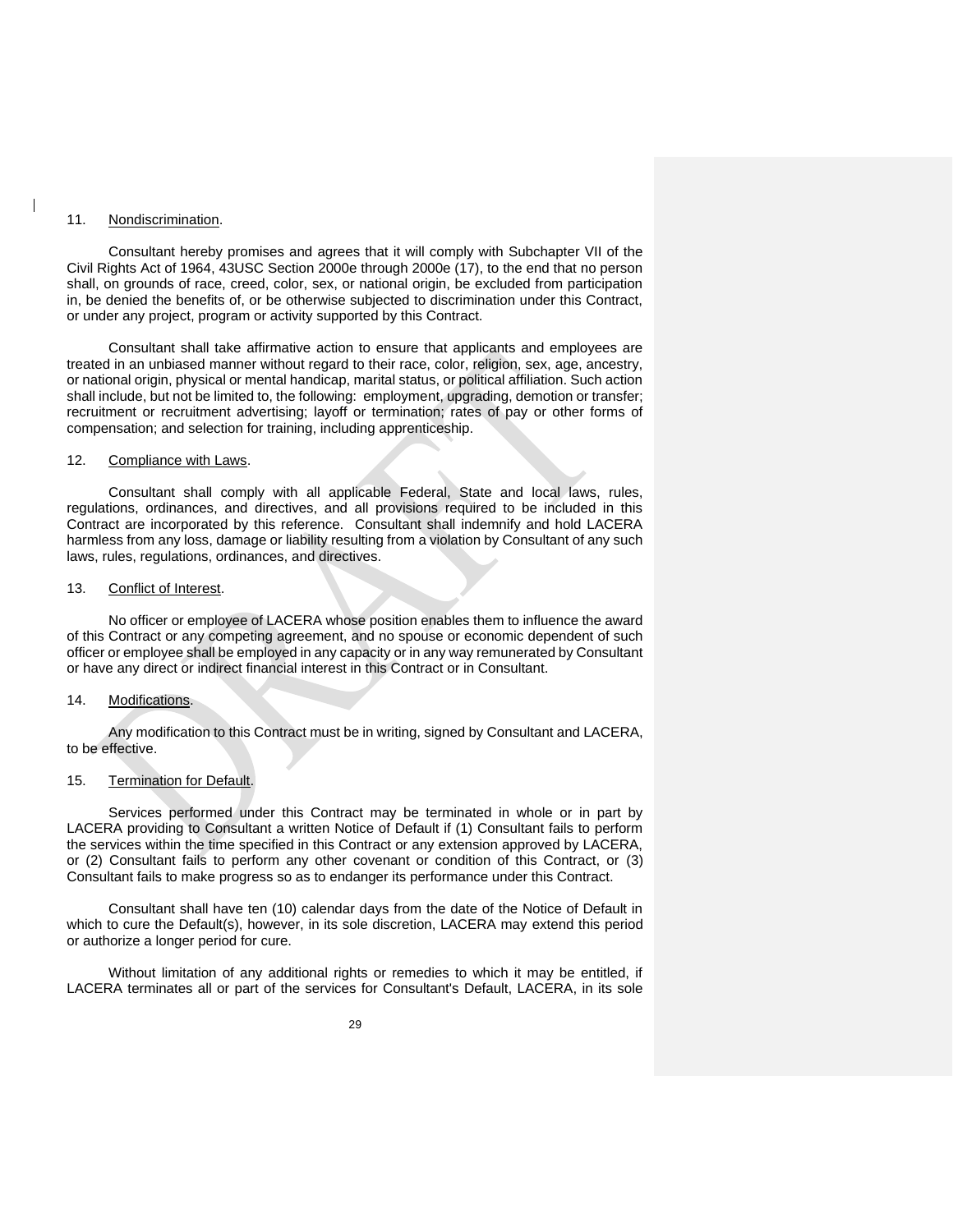discretion, may procure replacement services and Consultant shall be liable for all excess costs incurred by LACERA in connection with those replacement services, as determined by LACERA in its sole discretion.

If it is determined that Consultant was not in Default under the provisions of this Contract, or that the Default was excusable, then the rights and obligations of the parties shall be the same as if the Notice of Termination had been issued under Section 16. Termination for Convenience.

#### 16. Termination for Convenience.

Services performed under this Contract may be terminated in whole or in part at any time LACERA or Consultant deems that termination is in its best interest. LACERA or Consultant shall terminate services by delivering a written Termination Notice at least 30 days prior which specifies the extent to which services are terminated and the effective termination date.

After receiving a Termination Notice under this section, and unless otherwise expressly directed by LACERA, Consultant shall take all necessary steps and shall stop services on the date and to the extent specified in the Termination Notice and shall complete services not so terminated.

#### 17. SOC-2

SOC-2 Report. The Consultant shall have an annual audit performed by an independent audit firm. The audits shall include the Consultant's and any subcontractor's handling of Confidential Information and shall address all areas relating to information technology security and operational processes to provide such security. The audits shall be performed in accordance with the guidance set forth in Reporting on Controls at a Service Organization Relevant to Security, Availability, Processing Integrity, Confidentiality, or Privacy (SOC 2), as published by the American Institute of Certified Public Accountants (AICPA) and as updated from time to time, or according to the most current audit guidance promulgated by the AICPA or similarly recognized professional organization, as agreed to in writing by LACERA. The audit shall assess the security of information technology security and operational process to provide such security as follows:

17.1 The type of audit to be performed in accordance with the Guidance is a SOC 2 Type 2 Audit (referred to as the "SOC 2 Audit" or "SOC 2 Report"). The initial SOC 2 Audit shall be scheduled and completed within six months of executing the Contract. All subsequent SOC 2 Audits that are arranged after this first audit shall be performed and submitted annually.

17.2 The SOC 2 Audit shall report in writing on the Consultant's and any subcontractor's system(s) and the suitability of the design and operating effectiveness of controls of the information functions and/or processes to meet the requirements of the Contract, including the security requirements.

17.3 The scope of the SOC 2 Report shall include work performed by any subcontractors that provide essential support to the Consultant for the information functions or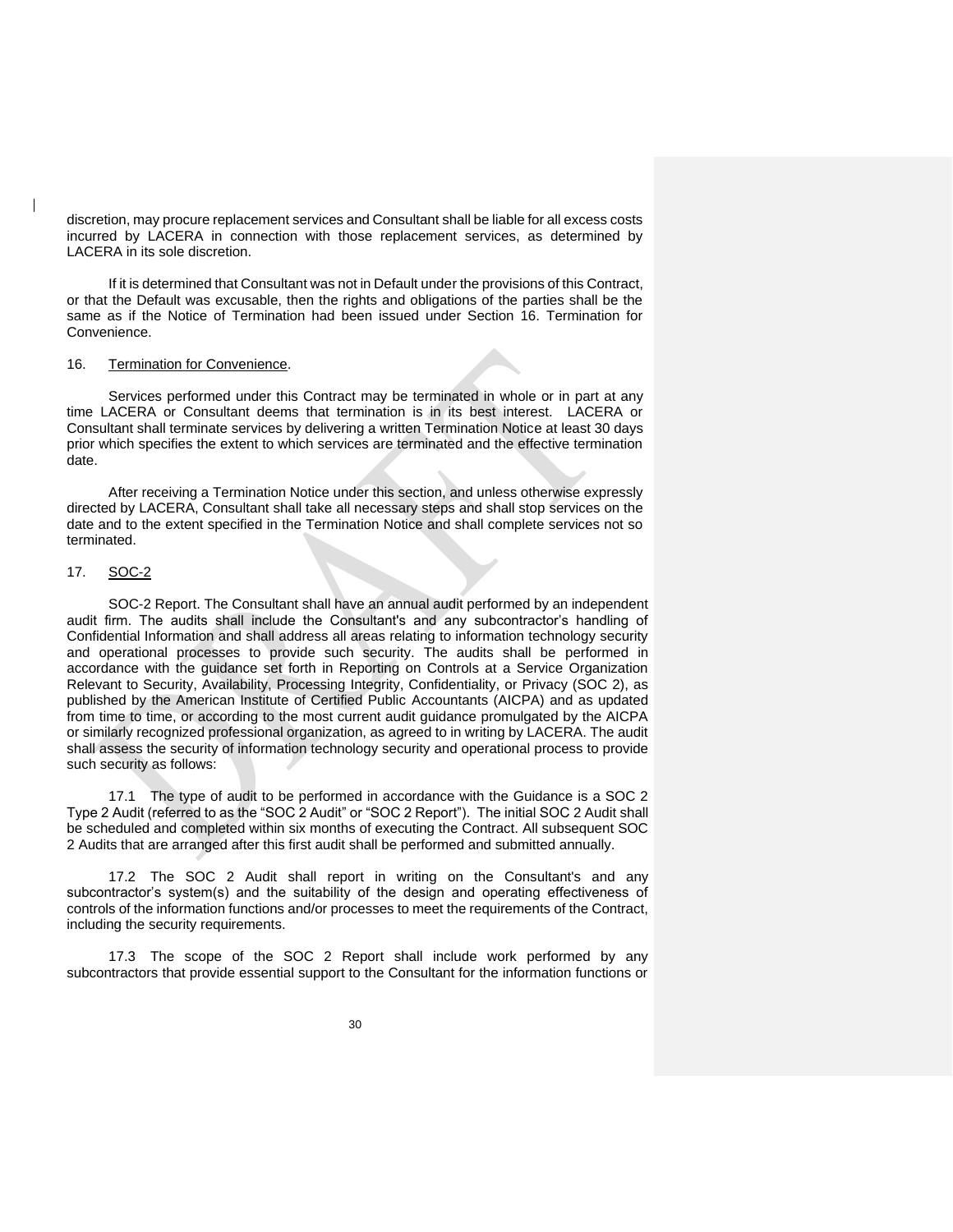processes for the services offered to LACERA under the Contract. The Consultant shall ensure the audit includes all subcontractors operating in the performance of the Contract.

17.4 All SOC 2 Audits, including those of the Consultant and any subcontractors, shall be performed at no additional expense to LACERA.

17.5 The Consultant and all relevant subcontractors shall promptly provide a complete copy of the final SOC 2 Report(s) to the Project Director upon completion of each SOC 2 Audit engagement.

17.6 The Consultant shall provide to LACERA, within 30 calendar days of the issuance of each SOC 2 Report, a documented corrective action plan that addresses each audit finding or exception contained in a SOC 2 Report. The corrective action plan shall identify in detail the required remedial action by the Consultant or subcontractor(s) along with the implementation date(s) for each remedial action.

17.7 If the Consultant or any subcontractor fails to obtain an annual SOC 2 Report, LACERA shall have the right to retain an independent audit firm to perform an audit engagement of a SOC 2 Report. The audit will include the information functions and processes utilized or provided by the Consultant and any relevant subcontractor under the Contract. The Consultant and any subcontractor agree to allow the independent audit firm to access its facilities for purposes of conducting this audit engagement. They will provide the necessary support and cooperation to the independent audit firm that is required to perform the audit engagement of the SOC 2 Report. LACERA will invoice the Consultant for the expense of the SOC 2 Report(s), or deduct the cost from future payments to the Consultant.

#### 18. Disaster Recovery & Business Continuity

Consultant will implement and maintain disaster recovery and business continuity procedures that are reasonably designed to recover data processing systems, data communications facilities, information, data and other business related functions of LACERA in a manner and time frame consistent with legal, regulatory and business requirements applicable to LACERA.

#### 19. Data Breach Verification

19.1 Consultant shall provide an annual written, signed attestation that to the best of its knowledge, no data breach, hacking, or incidental divulging of Member Records has occurred and that no Member Record has been compromised. The attestation shall verify that adequate internal policies and procedures exist to prevent data theft and unauthorized access.

19.2 Consultant shall provide an annual system penetration test in support of the attestation made in item A above. Consultant shall provide the results of penetration tests to LACERA.

19.3 Consultant shall comply with California Civil Code §1798.29(e) and California Civ. Code §1798.82(f). In the event of a security breach of more than 500 records, the Consultant shall electronically submit a single sample copy of that security breach notification, excluding any personally identifiable information, to the Attorney General.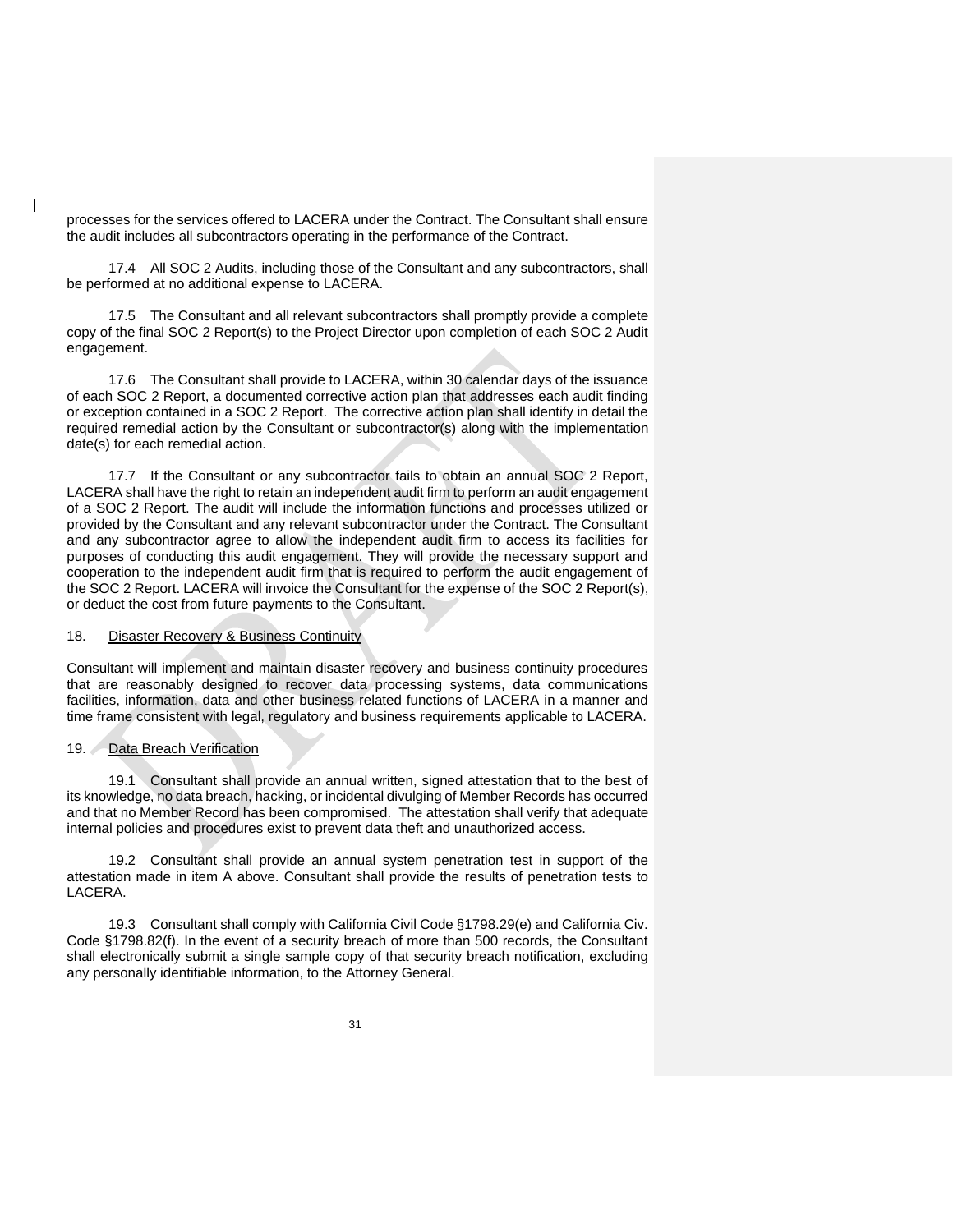19.4 Consultant shall notify any California resident whose unencrypted personal information, as defined, was acquired, or reasonably believed to have been acquired, by an unauthorized person as required by California Civil Code §1798.29(a) and California Civ. Code §1798.82(a).

19.5 Notwithstanding the legal notification requirements in the preceding paragraphs, Consultant will immediately notify LACERA upon its discovery of any incident or data breech.

#### 20. Entire Contract and Severability.

This document (including Attachments A and B) constitutes the final, complete, and exclusive statement of the terms of the Contract between LACERA and Consultant for the services to be performed and supersedes all prior and contemporaneous understandings or Contracts of the parties. The provisions of this Contract are severable, and if any one or more provisions may be determined to be illegal or otherwise unenforceable, in whole or in part, the remaining provisions or parts thereof shall nevertheless be binding and enforceable and the invalid, illegal or unenforceable provision shall be replaced by a mutually acceptable valid, legal and enforceable provision which comes closest to the intent of the parties.

#### 21. Governing Law and Venue.

21.1 This Contract shall be governed by, and construed and enforced in accordance with, the laws of the State of California without regard to principles of conflicts of laws.

21.2 Any party bringing a legal action or proceeding against any other party arising out of or relating to this Contract or the transactions it contemplates (whether in contract, tort, equity, or otherwise), shall bring the legal action or proceeding in either the United States District Court or in any court of the State of California sitting in Los Angeles County.

21.3 Each party to this Contract consents to the exclusive personal and subject matter jurisdiction of any United States District Court sitting in the County of Los Angeles and any court of the State of California sitting in the County of Los Angeles, and their appellate courts for the purpose of all legal actions and proceedings arising out of or relating to this Contract or the transactions it contemplates, including all claims of any nature or type, whether in contract, tort, statutory, equitable, legal, or otherwise.

#### 22. Attorney's Fees.

In the event of litigation between the parties concerning this Contract, the prevailing party shall be entitled to recover reasonable costs and expenses incurred therein, including without limitation attorney's fees. These expenses shall be in addition to any other relief to which the prevailing party may be entitled and shall be included in and as part of the judgment or decision rendered in such proceeding.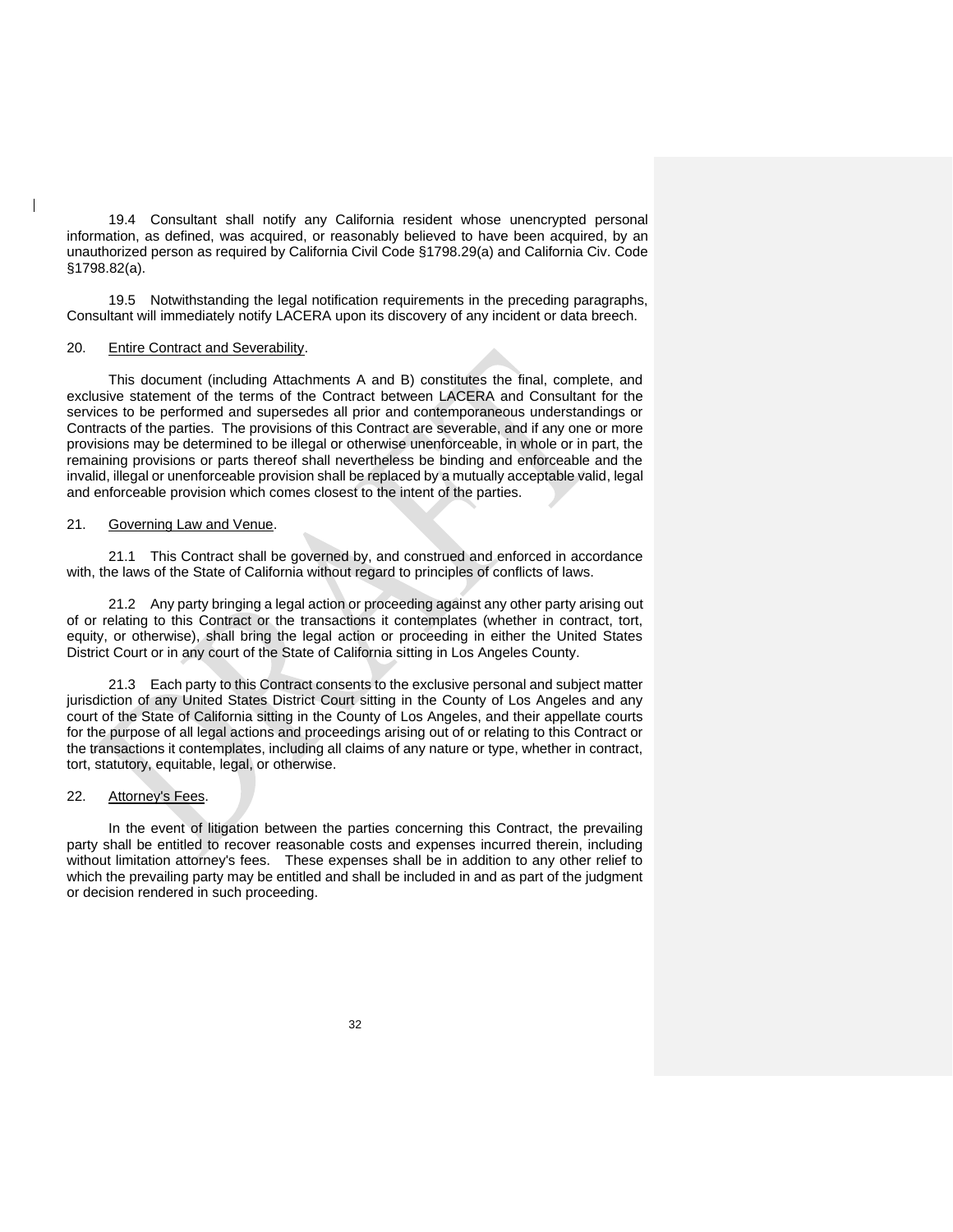#### 23. Interpretation.

Consultant acknowledges they have been given the opportunity to have counsel of their own choosing to participate fully and equally in the review and negotiation of this Contract. The language in all parts of this Contract shall be construed in all cases according to its fair meaning, and not strictly for or against any party hereto. Any rule of construction to the effect that ambiguities are to be resolved against the drafting party shall not apply in interpreting this Contract.

#### 24. Waiver.

No waiver of a breach, failure of any condition, or any right or remedy contained in or granted by the provisions of this Contract shall be effective unless it is in writing and signed by the party waiving the breach, failure, right, or remedy. No waiver of any breach, failure, right or remedy shall be deemed a waiver of any other breach, failure, right or remedy, whether or not similar, or preceding or subsequent, nor shall any waiver constitute a continuing waiver unless the writing so specifies.

*Remainder of Page Intentionally Left Blank*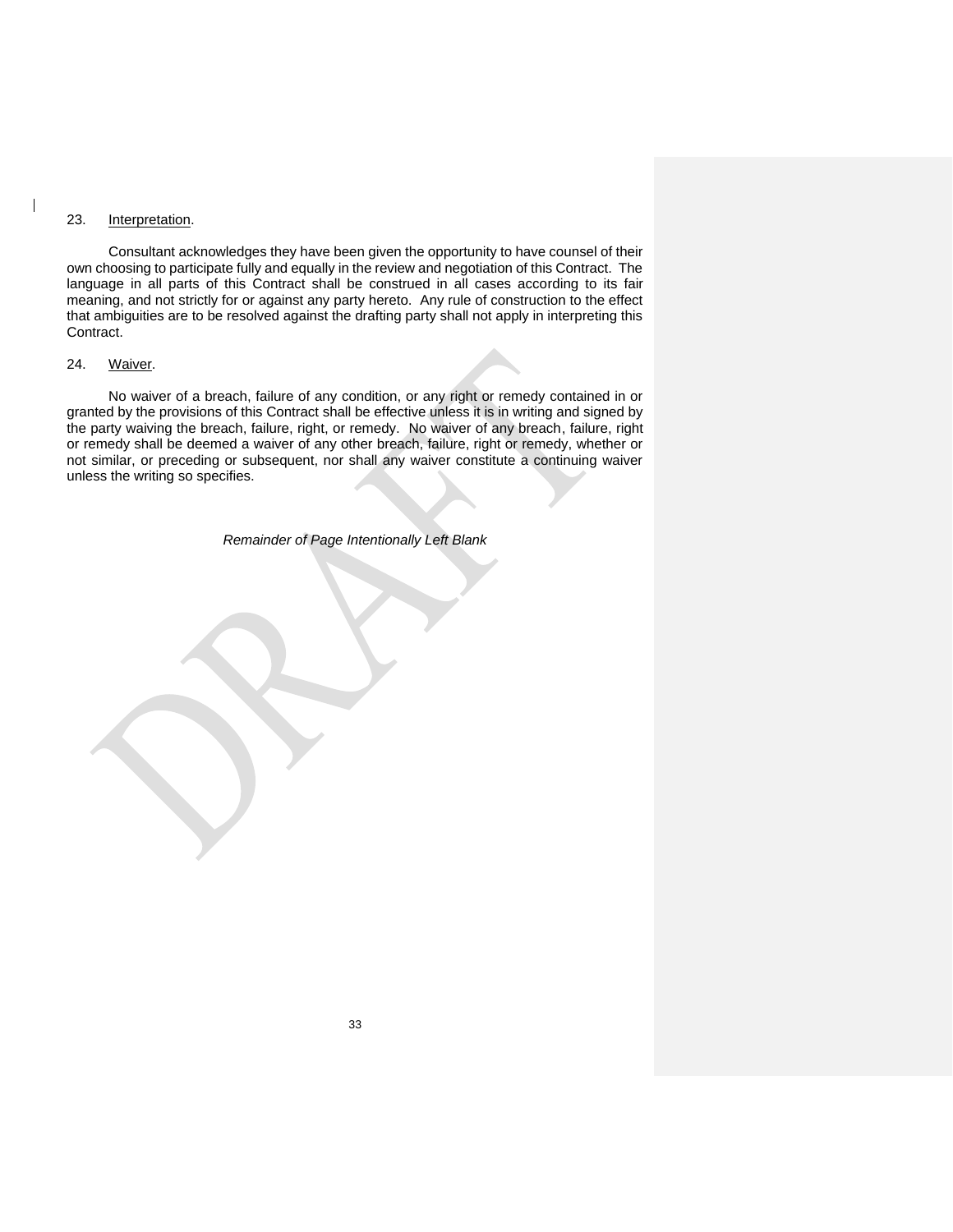IN WITNESS WHEREOF, Consultant has signed this Contract, and the [SIGNATORY TITLE] of LACERA has signed this Contract, effective as of the date indicated in Section 5.

 $\overline{\phantom{a}}$ 

LACERA: [Consultant Name]:

Los Angeles County Employees Retirement Association

By: \_\_\_\_\_\_\_\_\_\_\_\_\_\_\_\_\_\_\_ \_\_\_\_\_\_\_\_\_\_\_\_\_\_\_\_\_\_\_

[TITLE] [Authorized Signatory Title]

Address for notices: Address for notices:

Richard Bendall Chief Audit Executive [NAME]<br>LACERA [STREE 300 N. Lake Avenue, Suite 840 Pasadena, CA 91101

Approved as to form:

\_\_\_\_\_\_\_\_\_\_\_\_\_\_\_\_\_\_\_ John Harrington LACERA Staff Counsel

[KAME]<br>[STREET]<br>[CITY, STATE, ZIP]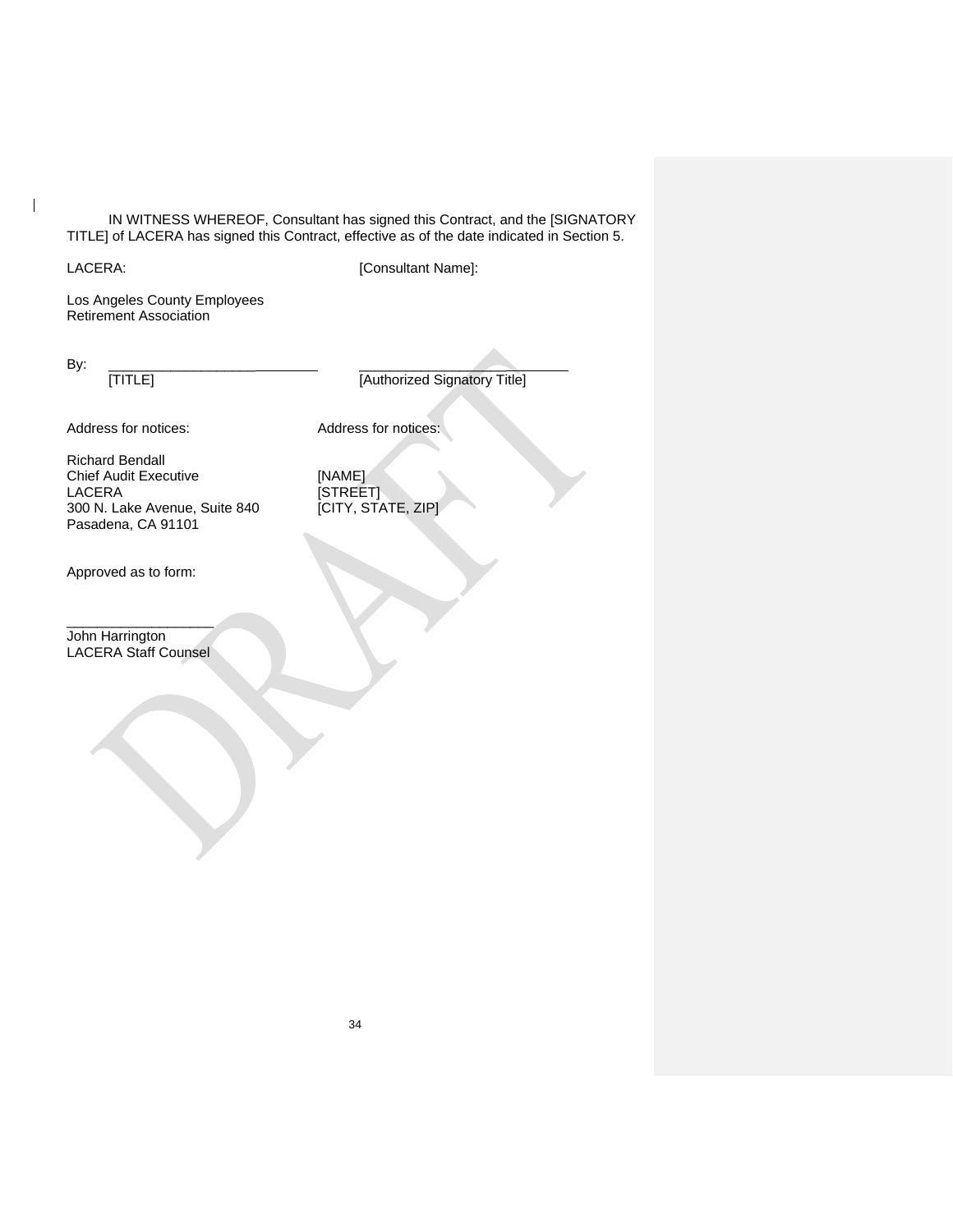#### **EXHIBIT F**

#### **INTENT TO RESPOND**

Intent to Respond.

 $\overline{\phantom{a}}$ 

If you choose to respond to this RFP, please send this form to Kathryn Ton via email no later than 5:00 p.m. PT, June 3, 2022. Failure to send your Intent to Respond may disqualify your firm from submitting a proposal.

LACERA's responses to written requests for clarification or other information will be provided to all Respondents that have submitted an Intent to Respond.

| To:                     | Kathryn Ton                                                    | From:                                   |
|-------------------------|----------------------------------------------------------------|-----------------------------------------|
| Co.                     | LACERA - Internal Audit                                        | Title:                                  |
| Phone:<br>Email:<br>Re: | 626-564-6000 ext. 3525<br>kton@lacera.com<br>Intent to Respond | Co.<br><b>Phone:</b><br>Email:<br>Date: |

Our firm intends to submit a response for LACERA's RFP for [Services Requested].

Please send inquiries to the following contact:

| Name:                   |  |
|-------------------------|--|
| Title:                  |  |
| Company:                |  |
| <b>Mailing Address:</b> |  |
| Telephone:              |  |
| Facsimile:              |  |
| Email Address:          |  |

**Commented [SS1]:** It's just PT, really trying to get away from standard or daylight time on any docs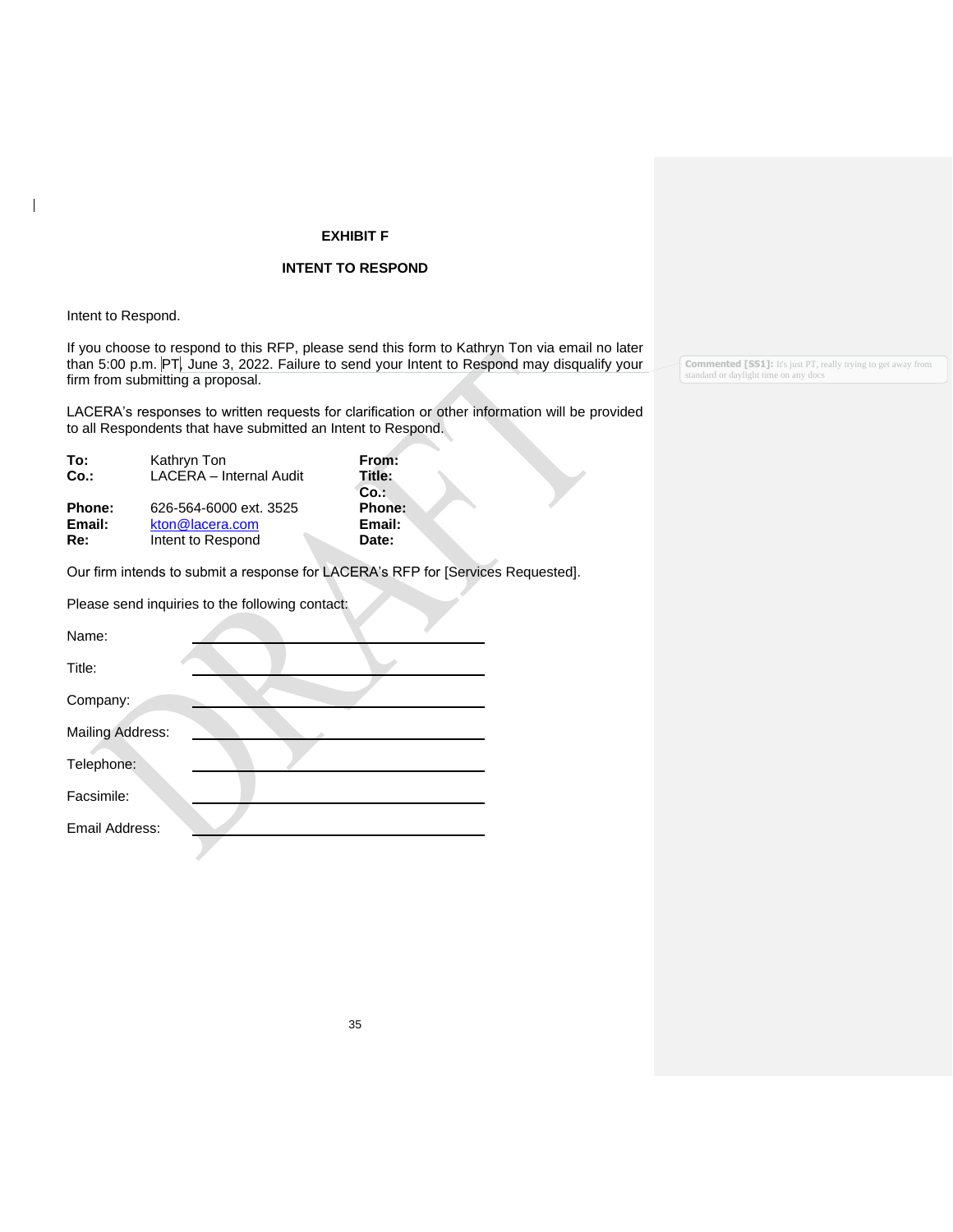#### **EXHIBIT G**

#### **SELECTION CRITERIA**

The selection criteria below and the weighting schedule of the evaluation factors is a guide only and does bind or limit LACERA in any way in its selection of vendor(s).

#### **A. General Information**

An evaluation committee will review, evaluate, score, and rank all responsive proposals by the evaluation criteria described below. LACERA may invite the highest ranked Respondents for presentations and interviews at which time each will have a limited amount of time to further describe their experience and qualifications, and to answer questions.

Scores will be used merely as an aid in selection and is not binding or determinative on LACERA with respect to the basis for selection. LACERA will evaluate proposals based upon the proven ability of the Respondent to satisfy the requirements in an efficient, costeffective manner, considering quality of service. LACERA will evaluate responses against the following criteria and factors:

LACERA will consider the criteria, without a specific weighting, unless noted below. The balancing of the factors is in LACERA's sole discretion. LACERA reserves the right to consider factors other than those listed in making its choice.

#### **B. Evaluation Committee**

An Evaluation Committee consisting of LACERA staff will evaluate the proposals.

#### **C. Evaluation of Proposals**

LACERA will initially review all proposals to determine the responsiveness to this RFP. LACERA will perform an evaluation of each proposal. Criteria used as the basis for evaluation shall include:

- Adherence to RFP Instructions
- Professional capability, demonstrated competence, and specialized experience of the proposer
- Staffing capability, workload, and ability to meet schedules
- Experience and education of key personnel
- Diversity and inclusion efforts within the Firm
- Nature and quality of completed services for other clients
- Client references
- Reliability and continuity of firm
- Work plan and methodology
- Review of sample reports